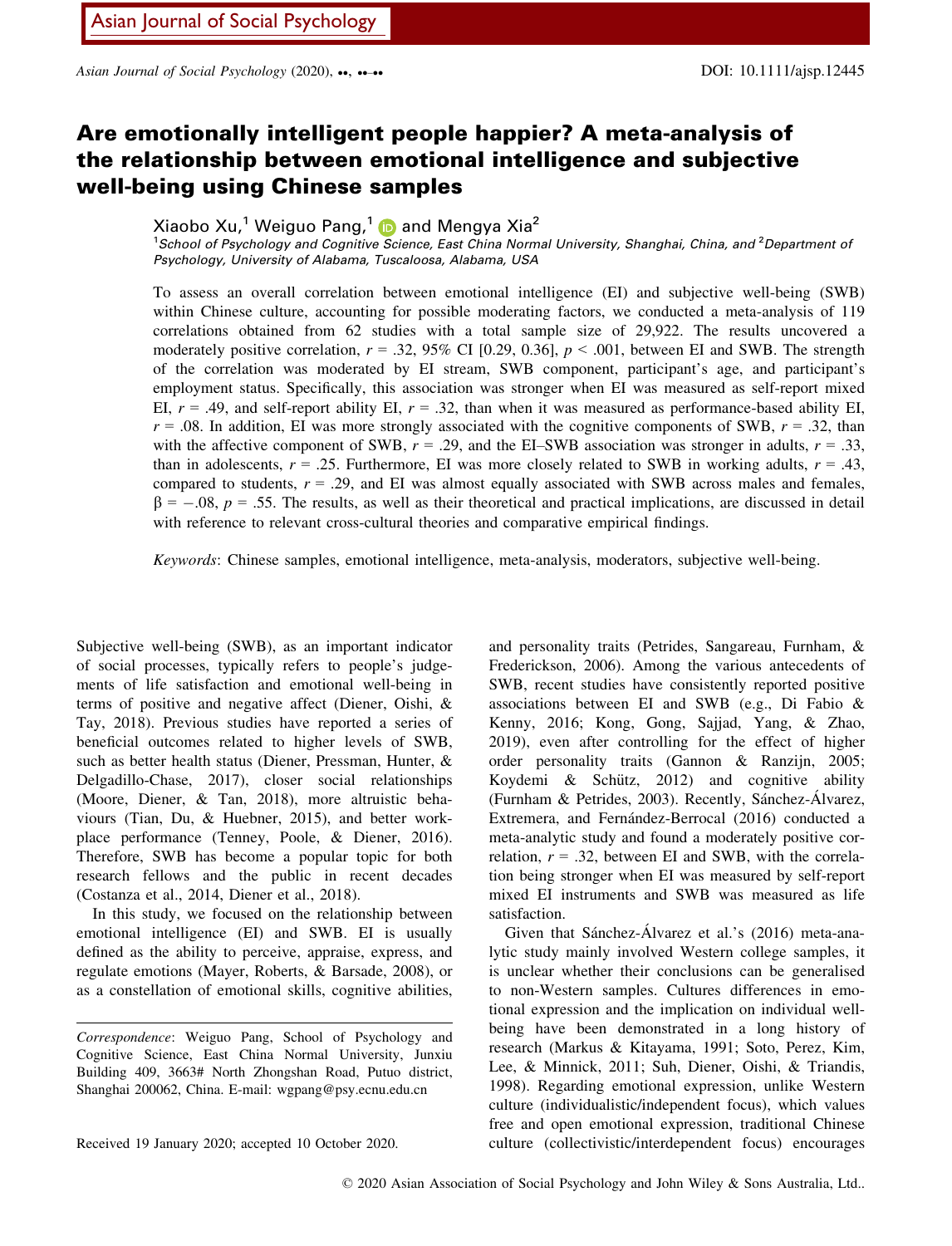emotional control and suppression (Soto et al., 2011; H. Zhang & Wang, 2011), as reflected in the commendatory idioms "沉着冷静" ("Stay calm and dispassionate.") and "不动声色" ("Do not change voice and expression when experiencing emotional fluctuations."). Therefore, the ability to make subtle distinctions within emotion categories, recognise vague or unclearly expressed emotions by others, and effectively regulate one's own or others' feelings and emotions may be especially important for Chinese people's interpersonal relationship—a key predictor of their SWB (Kang, Shaver, Sue, Min, & Jin, 2003; Lu & Shih, 1997).

Regarding cultural differences in how EI influences individual well-being, traditional Chinese culture cultivates an interdependent view of the self and others, and emphasises harmony and obligation as part of people's core value (Kim, Sherman, Ko, & Taylor, 2006; Markus & Kitayama, 1991). Therefore, individuals in collectivistic culture (e.g., China) pay "considerable attention to normative concerns" when evaluating their individual well-being (Suh, 2000, p. 71), rather than primarily focusing on their internal emotional experiences like individuals in Western culture do (Suh et al., 1998). Accordingly, when considering its implication on individual SWB, the ability to experience, express, and regulate one's own emotions may not be as important for Chinese people as it is for individuals in Western culture.

Taken together, traditional Chinese culture (collectivistic/interdependent focus) may have mixed implication on the association between EI and SWB, and Chinese individuals may experience stronger (emotion expression consideration) or weaker (SWB evaluation consideration) association between EI and SWB. Based on the aforementioned considerations, the present study aimed to perform a meta-analysis of data from studies that used Chinese samples to examine the overall association between EI and SWB. To understand the subtle influence of assessment approaches, demographics, and publication type, our study also examined whether the EI stream, SWB component, participants' demographic characteristics (i.e., gender, age, and employment status), and publication type could moderate the reported relationship between EI and SWB.

# EI and SWB

It has been well-established that EI is positively associated with SWB (Luo & Jin, 2016; Sánchez-Álvarez et al., 2016; B. Wang & Liang, 2020). Generally, people with higher levels of EI are more likely to perceive stressful events as challenges rather than threats (Schneider, Lyons, & Khazon, 2013), are more able to effectively cope with social demands and interpersonal conflicts (Zeidner, Matthews, & Roberts, 2012), and have closer social relationships and larger social support networks (Zeidner et al., 2012). Over the long term, EI can positively impact SWB through two pathways: (a) increasing the frequency of positive emotions and (b) reducing the duration of negative emotions triggered by stressful events (Sánchez-Álvarez et al., 2016; Zeidner, Matthews, & Roberts, 2009). Put simply, a higher level of EI can help an individual maintain positive affect longer and dissipate disturbing emotions quickly. Therefore, it is not surprising that people with higher levels of EI would experience greater life satisfaction, more positive affect, and less negative affect.

# Moderating variables Regarding the EI–SWB Association

Although the positive association between EI and SWB is well-documented in published studies, the magnitude of this association varies across different research conditions. For example, Sánchez-Álvarez et al. (2016) found that the instruments used to measure EI and SWB could moderate the strength of an EI–SWB link. In addition, prior studies have found that demographic variables such as age, gender, and employment status can moderate the association between EI and some well-known outcomes, including academic performance (MacCann et al., 2020), creativity (Xu, Liu, & Pang, 2019), and health (Luo & Jin, 2016; Martins, Ramalho, & Morin, 2010; Schutte, Malouff, Thorsteinsson, Bhullar, & Rooke, 2007). Furthermore, a recent replication crisis in psychology has indicated that there may be a systematical bias in effect sizes reported in published articles when compared to unpublished studies (Aarts et al., 2015). Therefore, we also examined the moderating roles of age, gender, employment status, and publication type in the strength of an EI–SWB link. The next section introduces these possible moderators in detail.

#### EI Stream

Historically, EI has been defined either as a cognitive ability or as a mixed constellation (Luo & Jin, 2016). Specifically, the ability model conceptualises EI as a set of emotion-related cognitive abilities, such as the abilities to perceive, appraise, express, and regulate self and others' emotions (Mayer et al., 2008). In contrast, the mixed model conceptualises EI as a constellation of emotional skills, personality traits, and motivational elements (Bar-On, 2006; Petrides et al., 2006). With the accumulation of empirical evidence, some scholars have further proposed that the ability EI model can be further classified into two weakly related submodels: the performance-based ability EI model and the self-report ability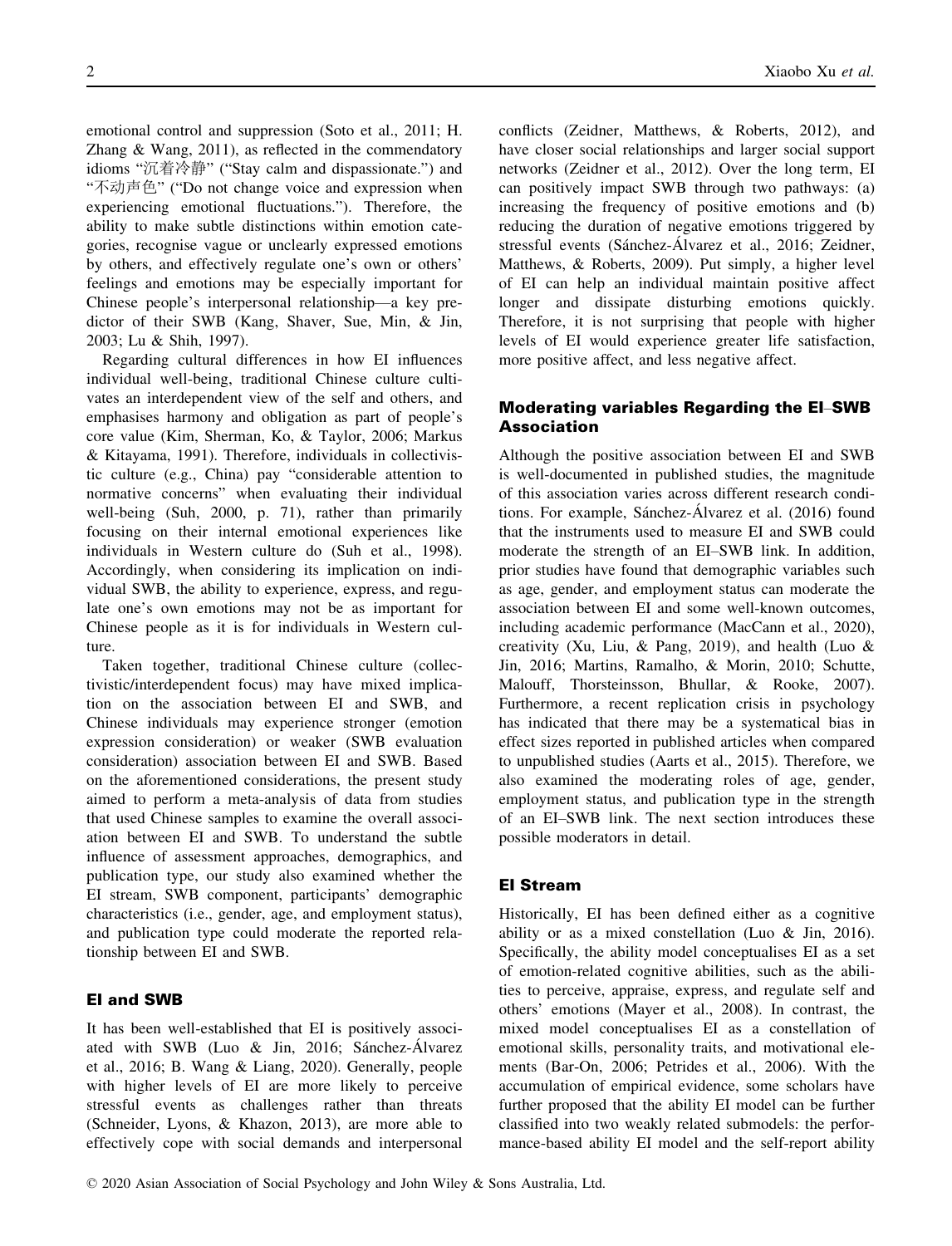EI model (Ashkanasy & Daus, 2005; MacCann et al., 2020; Miao, Humphrey, & Qian, 2017; Sánchez-Álvarez et al., 2016).

Given the aforementioned literature, the present study classified EI in three separate streams: (a) performancebased ability EI, which is typically measured with the Mayer-Salovey-Caruso Emotional Intelligence Test (MSCEIT; Mayer, Salovey, & Caruso, 2002); (b) self-report ability EI, which is typically measured with the Schutte Emotional Intelligence Scale (EIS; Schutte et al., 1998) and the Wong and Law Emotional Intelligence Scale (WLEIS; Wong & Law, 2002); and (c) self-report mixed EI, which is typically measured with the Emotional Quotient Inventory (EQ-i; Bar-On, 1997) and the Trait Emotional Intelligence Questionnaire (TEIQue; Petrides et al., 2006).

Numerous studies have shown stronger associations between self-report ability EI and self-report mixed EI with SWB indicators whereas performance-based ability EI has shown lower or null correlations (Brackett, Rivers, Shiffman, Lerner, & Salovey, 2006; Di Fabio & Kenny, 2016; Sánchez-Álvarez et al., 2016). For example, in a recent study conducted by Di Fabio and Kenny (2016), participants' performance in self-report mixed EI tests (i.e., EQ-i and TEIQue) was moderately and positively associated with SWB scores whereas their ability EI scores (i.e., MSCEIT) were not associated with SWB scores. Based on this evidence, we expected to find more significant associations between EI and SWB when the former was measured as self-report ability EI or self-report mixed EI than as performance-based ability EI.

SWB component.. As mentioned earlier, SWB includes people's judgements of life satisfaction and emotional well-being, which has been categorised as cognitive (CWB) and affective (AWB) components, respectively. Although EI has been positively associated with SWB, the magnitude of this association usually varies across different components of SWB. For example, although some studies have reported higher correlations between EI and CWB than EI and AWB (e.g., Yuan & Luo, 2014; Zhou, 2011), other studies have uncovered the opposite, finding that EI had a stronger association with AWB than with CWB (e.g., Koydemir & Schütz, 2012; Liu, Wang, & Lü, 2013). In addition, several studies have reported that the correlations between EI and CWB are approximately equal to the correlations between EI and AWB (e.g., Chen, Peng, & Fang, 2016; Zeidner & Olnick-Shemesh, 2010). Therefore, current findings regarding the strength of correlations between EI and the different components of SWB are still inconsistent. To clarify this issue, we examined whether the specific SWB component measured (CWB, AWB, or mixed SWB) could moderate the magnitude of an EI– SWB link.

Gender. Previous studies on gender difference in EI– SWB associations have yielded mixed results. On one hand, males in general have superior ability in regulating and managing emotion during interpersonal interactions (Mikolajczak, Luminet, Leroy, & Roy, 2007), so EI has a stronger association with positive interpersonal relationships in males than in females (Brackett, Warner, & Bosco, 2005). In turn, their positive interpersonal relationships contribute to higher levels of SWB (Li & Lau, 2012; Lu & Shih, 1997). On the other hand, females are usually more relationship-oriented than males (Helgeson, 1994), so interpersonal relationships can exert a more influential effect on female's SWB than on male's SWB (Joshanloo, 2018). Based on these studies, it is difficult to draw any conclusion about whether EI would be more strongly associated with SWB in females or in males. To answer this question, we examined the moderating role of gender in the relationship between EI and SWB.

Age. It is well-documented that EI, especially the components of understanding and regulating emotions, increases with the accumulation of life experience (Goldenberg, Matheson, & Mantler, 2006; Kong, 2017; Sliter, Chen, Withrow, & Sliter, 2013; Tottenham, Hare, & Casey, 2011; Tsaousis & Kazi, 2013). Meanwhile, as people get older, they usually have to deal with more complicated interpersonal relationships and bear higher levels of stress from multiple areas in life (e.g., work, finance, childbearing, etc.). Therefore, EI is likely to be more urgently needed for adults to cope with interpersonal conflicts and stressful life events (Luo & Jin, 2016). In another words, EI may exert a stronger effect on SWB in adulthood than in adolescence. To understand this issue, we examined the moderating role of age in the association between EI and SWB.

Employment status. Employment status may moderate the relationship between EI and SWB. A number of studies have reported moderate to large EI–SEB correlations in working adults (e.g., Wei, 2014; S. Zhang & Shi, 2017) whereas others have found small to moderate EI–SEB correlations in samples mainly consisting of students (e.g., Chen, Yan, & Chen, 2018; Geng, 2018). To clarify this issue, we examined the moderating role of participants' employment status in the relationship between EI and SWB.

Publication type. In psychology, it is widely acknowledged that studies reporting "statistically significant or positive" results are more likely to be published than those reporting "nonsignificant or negative" results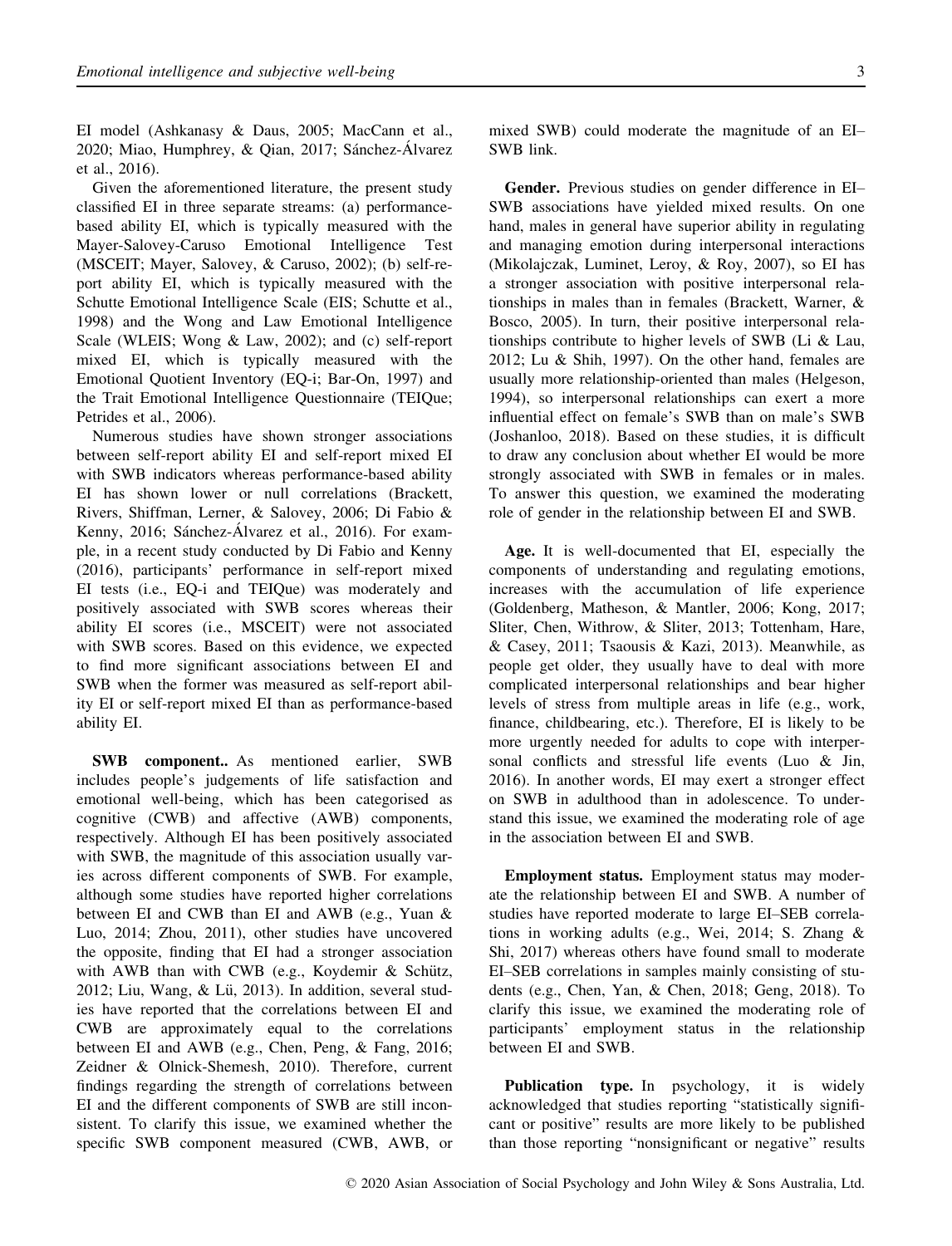(Aarts et al., 2015; Rosenthal, 1979). Accordingly, effect sizes reported in peer-reviewed journal papers tend to be systematically inflated and, in some cases, are even twice as large as the actual level (Aarts et al., 2015). To assess whether this phenomenon exists in the EI–SWB association, in this study we examined the moderating role of publication type (i.e., journal papers vs. master's theses) in the relationship between EI and SWB.

# Purpose of the Present Study

The objective of this study was to synthesise the findings of previous studies of Chinese population samples to explore the EI–SWB correlation and to identify potential moderators that may influence the strength of this relationship. Specifically, we aimed to (a) calculate an aggregate effect size for the EI–SWB correlation and (b) explore whether EI stream, SWB component, and participants' demographics (i.e., gender, age, and employment status) could moderate the strength of this relationship.

### Method

# Literature Search Process

To identify studies on EI and SWB, we systematically searched literature published from January 1990 to July 2020, using the following electronic databases: Chinese Selected Doctoral Dissertations and Master's Theses Full-Text Databases, China National Knowledge Infrastructure, Chongqing VIP Information Co., Ltd., Wanfang Data, Web of Science, Google Scholar, Taylor & Francis, and EBSCO. Indexed keywords included terms reflecting EI (emotional intelligence, emotional ability, emotion recognition, emotion perception, emotion understanding, and emotional regulation) and SWB (subjective well-being, life satisfaction, positive affect, negative affect, and happiness). Although SWB can be broadly defined as a concept that includes emotional, psychological, and social well-being, the present metaanalytic study employed a relatively narrow conceptual framework and mainly focused on four indicators of SWB: life satisfaction, positive affect, negative affect, and happiness (Keyes & Magyar-Moe, 2003). In addition, we only considered general evaluation of life satisfaction in this study; thus, domain-specific life satisfaction indicators (e.g., job satisfaction, health satisfaction, and school satisfaction) were excluded. Articles meeting the following criteria were included: (a) use Chinese samples; (b) study the EI–SWB link; (c) measure EI, represented by any of the keywords mentioned earlier; (d) measure SWB, represented by any of the keywords mentioned earlier; (e) report the correlation coefficient  $(r)$  or any statistic value that can be

transformed to  $r$ ; and (f) report the sample size. As shown in the PRISMA flow diagram (Moher, Liberati, Tetzlaff, & Altman, 2009) (see Figure 1), we ultimately identified 119 correlations from 62 studies, with a combined sample size of 29,922 participants.

#### Coding

We coded studies with the following information: author (s) and publication year, sample size, percentage of male participants, age, employment status, publication type, EI stream, SWB component, effect size  $(r)$ , and quality score (see Table 1). For studies reporting several independent correlations, we coded each correlation separately.

There are six potential moderators in this study: (a) EI stream, (b) SWB component, (c) age, (d) gender, (e) employment status, and (f) publication type. EI measures were coded as "performance-based ability EI," "self-report ability EI," and "self-report mixed EI." SWB components were coded as "AWB," "CWB," and "mixed SWB" (i.e., including both AWB and CWB). Age was coded as "adolescents" (10–18 years old) and "adults" (19 and older). Gender was represented as the ratio of male participants. Employment status was coded as "employees," "students," and "mixed sample" (i.e., consisting of both employees and students). Publication type was coded as "journal paper" or "master thesis."

#### Evaluation of Literature Quality

The first and the second authors of this article independently assessed the quality of each study with the Newcastle-Ottawa Scale adapted for cross-sectional studies (Modesti et al., 2016). Specifically, this scale includes the following indicators: representativeness of the sample (1 point), satisfactory sample size (1 point), satisfactory response rate (1 point), validated measurement tool (2 points), controls for confounding factors (2 points), independent blind assessment (2 points), and appropriate statistical test (1 point). The highest possible score on this scale is 10 points  $(9-10 = \text{very good}, 7-8)$  $= good, 5-6 = satisfactory, 0-4 = unsatisfactory$  (Wiss & Brewerton, 2020). Finally, the two researchers gave the same scores for 88.71% of the studies (55 of 62) and reached a consensus for the remaining seven studies through discussion. To ensure the quality of the metaanalysis, we only analysed studies that scored 7 points or higher. Accordingly, the eight studies that scored 6 points or lower were excluded from data analysis.

#### Data Analysis

Effect size index. The correlation coefficient  $(r)$  was the primary effect size index in the current meta-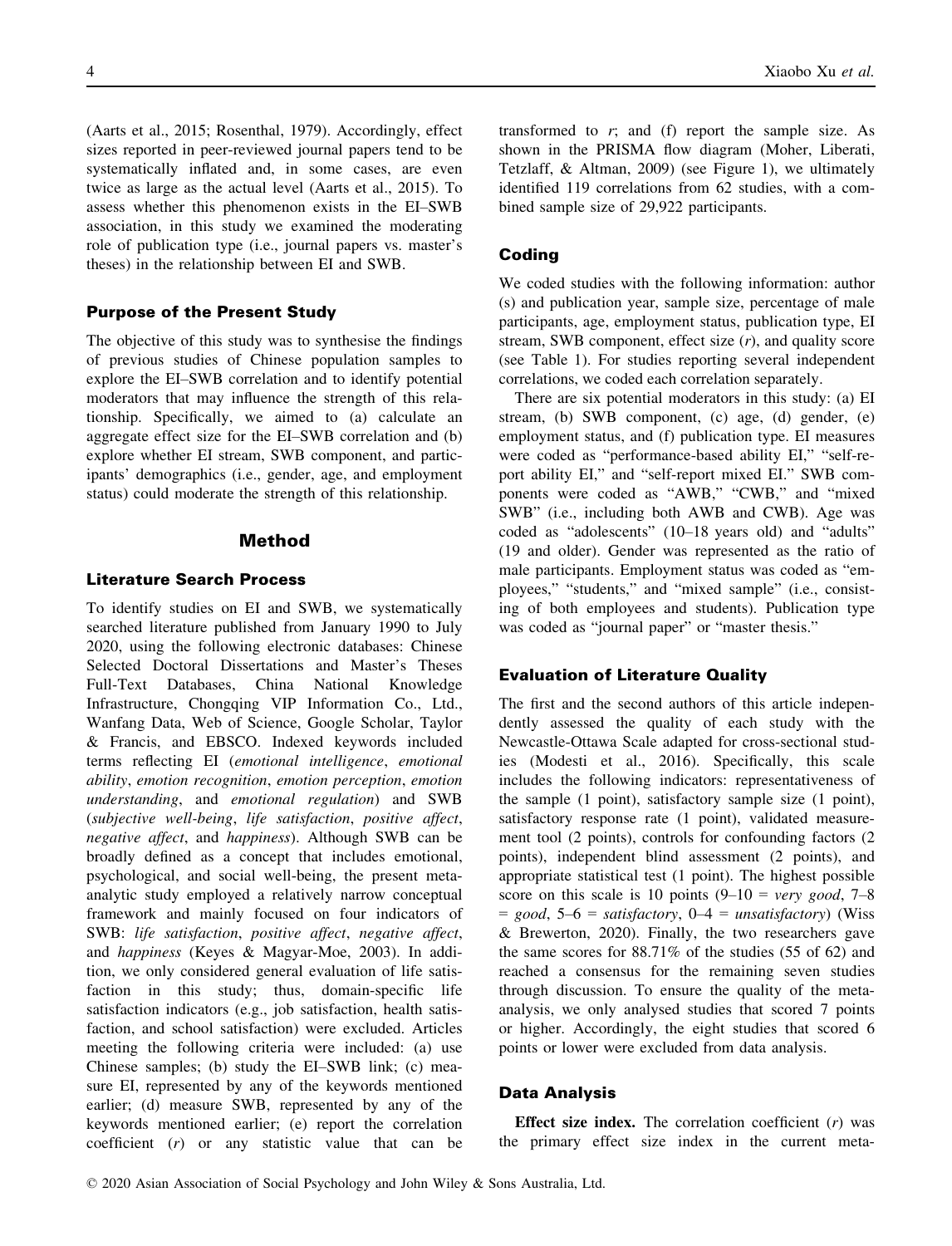

Figure 1 The PRISMA flow diagram of literature selection process.

analysis. Following Borenstein, Hedges, Higgins, and Rothstein's (2009) recommendation, we converted  $r$  to Fisher's z prior to data analysis and then converted the analysis results (e.g., summary effect and confidence intervals  $[CI]$ ) back to  $r$  for ease of interpretation.

Meta-analysis with robust variance estimates. In the present study, we conducted a meta-analysis with robust variance estimates (RVE; Hedges, Tipton, & Johnson, 2010), a method that can effectively accommodate the multiple sources of dependencies in cases when there are several effect sizes in one study. Of the 62 studies included in the current meta-analysis, none of them included multiple substudies whereas 35 studies (56.45%) provided multiple effect sizes. Given this situation, we used the correlated effects weighting scheme, in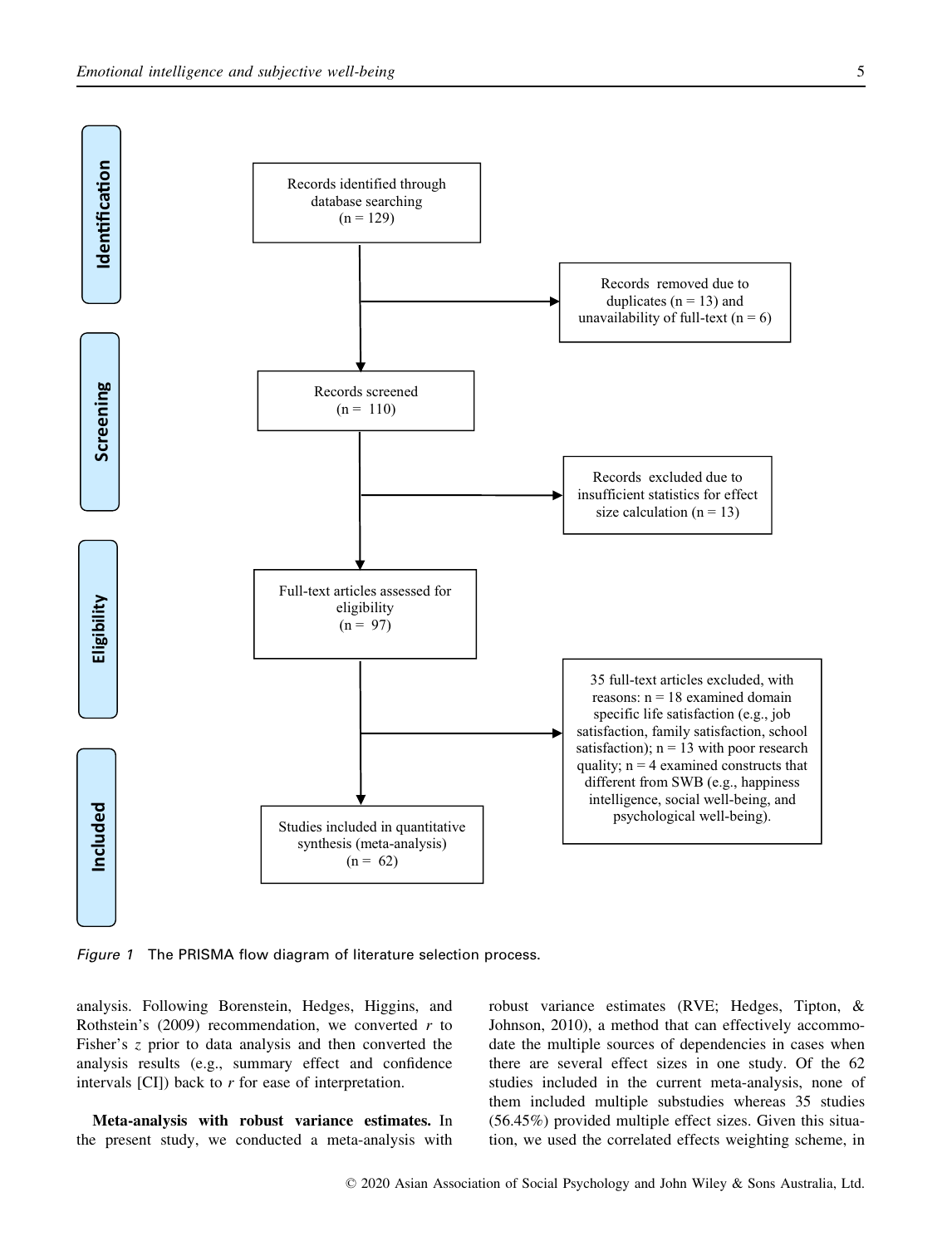|                                    | I<br>Ç<br>I                  |                                                                                          |
|------------------------------------|------------------------------|------------------------------------------------------------------------------------------|
|                                    | ١<br>ı<br>!<br>.             |                                                                                          |
|                                    | יישט שווי<br>Í               |                                                                                          |
|                                    | l<br>ļ                       |                                                                                          |
|                                    | l<br>ן<br>ג                  |                                                                                          |
|                                    | ١<br>ı                       |                                                                                          |
|                                    | ļ                            |                                                                                          |
|                                    | Í                            |                                                                                          |
|                                    | 10.40<br>e Me                |                                                                                          |
|                                    | í<br>:                       |                                                                                          |
|                                    | )<br>)                       |                                                                                          |
|                                    | بر اندی وره ده: ۱۳<br>j<br>Ì |                                                                                          |
|                                    | i                            |                                                                                          |
| $\overline{\phantom{a}}$<br>١<br>l | :<br>גוג<br>Ò                | $\begin{array}{c} \begin{array}{c} \begin{array}{c} \end{array} \end{array} \end{array}$ |

|                                |  | Characteristics of 62 Studies Included in the |                      |                     | Meta-Analysis of Chinese Samples Regarding Emotional Intelligence (EI) and Subjective Well-Being (S |               |                                                                          |                        |                       |                  |
|--------------------------------|--|-----------------------------------------------|----------------------|---------------------|-----------------------------------------------------------------------------------------------------|---------------|--------------------------------------------------------------------------|------------------------|-----------------------|------------------|
| Age<br>Ratio<br>Male<br>$\geq$ |  |                                               | Employment<br>Status | Publication<br>Type | Instruments<br>$\overline{H}$                                                                       | Measures<br>国 | <b>SWB</b> Components                                                    | Measures<br><b>SWB</b> | r                     | Quality<br>score |
| Adults<br>0.56<br>254          |  |                                               | Students             | Master<br>thesis    | EIS; Schutte et al.<br>(1998)                                                                       | SR_ability    | ನ<br>LS; Diener et<br>(1985)                                             | <b>CWB</b>             | 23                    | $\overline{ }$   |
|                                |  |                                               |                      |                     |                                                                                                     |               | et al.<br>PA; Diener<br>(2000)                                           | <b>AWB</b>             | 29                    |                  |
|                                |  |                                               |                      |                     |                                                                                                     |               | NA; Diener et al<br>(2000)                                               | <b>AWB</b>             | $\overline{c}$        |                  |
| Adults<br>0.00<br>967          |  |                                               | Employees            | Journal             | EIS; Schutte et al.                                                                                 | SR_ability    | LS; Fan (1999)                                                           | <b>CWB</b>             | 48                    | $\overline{ }$   |
|                                |  |                                               |                      | paper               | (1998)                                                                                              |               | ನ<br>PA; Kuppens et<br>(2006)                                            | <b>AWB</b>             | $\tilde{S}$           |                  |
|                                |  |                                               |                      |                     |                                                                                                     |               | NA; Kuppens et al.<br>(2006)                                             | <b>AWB</b>             | $-23$                 |                  |
| Adults<br>0.59<br>207          |  |                                               | Students             | Journal             | EIS: Schutte et al.<br>(1998)                                                                       | SR_ability    | ನ<br>LS; Campbell et<br>(1976)                                           | <b>CWB</b>             | $\ddot{.}30$          | Γ                |
|                                |  |                                               |                      | paper               |                                                                                                     |               | AWB; Campbell et al.                                                     | <b>AWB</b>             | 38.                   |                  |
| Adults<br>0.50<br>481          |  |                                               | Students             | Journal             | WLEIS: Wong & Law                                                                                   | $SR_$ ability | et al.<br>LS; Diener<br>(1976)                                           | <b>CWB</b>             | 26                    | ç                |
| Adults<br>0.32<br>337          |  |                                               | Mixed                | Journal<br>paper    | WLEIS; Wong & Law<br>(2002)                                                                         | SR_ability    | ಸ<br>$\sigma$<br>LS; Diener<br>(1985)                                    | <b>CWB</b>             | $\vec{r}$             | ٥                |
|                                |  |                                               | samples              | paper               | (2002)                                                                                              |               | (1985)                                                                   |                        |                       |                  |
|                                |  |                                               |                      |                     |                                                                                                     |               | PANAS; Watson et al.<br>(1988)                                           | <b>AWB</b>             | न्                    |                  |
| Adults<br>0.46<br>343          |  |                                               | Employees            | Master<br>thesis    | WLEIS; Wong & Law<br>(2002)                                                                         | SR_ability    | LS; Diener et al.<br>(1985)                                              | <b>CWB</b>             | 33                    | ç                |
| <b>Adults</b><br>0.00<br>364   |  |                                               | Employees            | Journal             | $\&$ Law<br>WLEIS; Wong<br>(2002)                                                                   | SR_ability    | et al.<br>LS; Diener<br>(1985)                                           | <b>CWB</b>             | $\overline{4}$        | $\infty$         |
| Adolescents<br>0.48<br>1,657   |  |                                               | Students             | Journal<br>paper    | EIS; Schutte et al.                                                                                 | SR_ability    | ನ<br>$\sigma$<br>LS; Diener                                              | <b>CWB</b>             | $\ddot{30}$           | $\overline{ }$   |
|                                |  |                                               |                      | paper               | (1998)                                                                                              |               | (1985)                                                                   |                        |                       |                  |
|                                |  |                                               |                      |                     |                                                                                                     |               | PA; Bradburn (1969)                                                      | <b>AWB</b>             | $\overline{46}$       |                  |
| Adults<br>0.51<br>365          |  |                                               | Students             | Journal             | WLEIS; Wong &                                                                                       | SR_ability    | NA; Bradburn (1969)<br>$\overline{\mathtt{a}}$<br>$\sigma$<br>LS; Diener | <b>AWB</b><br>CWB      | 20<br>$\overline{13}$ | 1                |
|                                |  |                                               |                      | paper               | Law, (2002)                                                                                         |               | (2000)                                                                   |                        |                       |                  |
|                                |  |                                               |                      |                     |                                                                                                     |               | PA; Diener et al.<br>(2000)                                              | <b>AWB</b>             | $\overline{15}$       |                  |
|                                |  |                                               |                      |                     |                                                                                                     |               | NA; Diener et al.<br>(2000)                                              | <b>AWB</b>             | $\overline{c}$        |                  |
| Adults<br>0.52<br>200          |  |                                               | Students             | Journal<br>paper    | EIS; Schutte et al.<br>(1998)                                                                       | SR_ability    | GWB; Fazio, (1977)                                                       | SWB<br>mixed           | 39                    | $\overline{ }$   |
|                                |  |                                               |                      |                     |                                                                                                     |               |                                                                          |                        |                       |                  |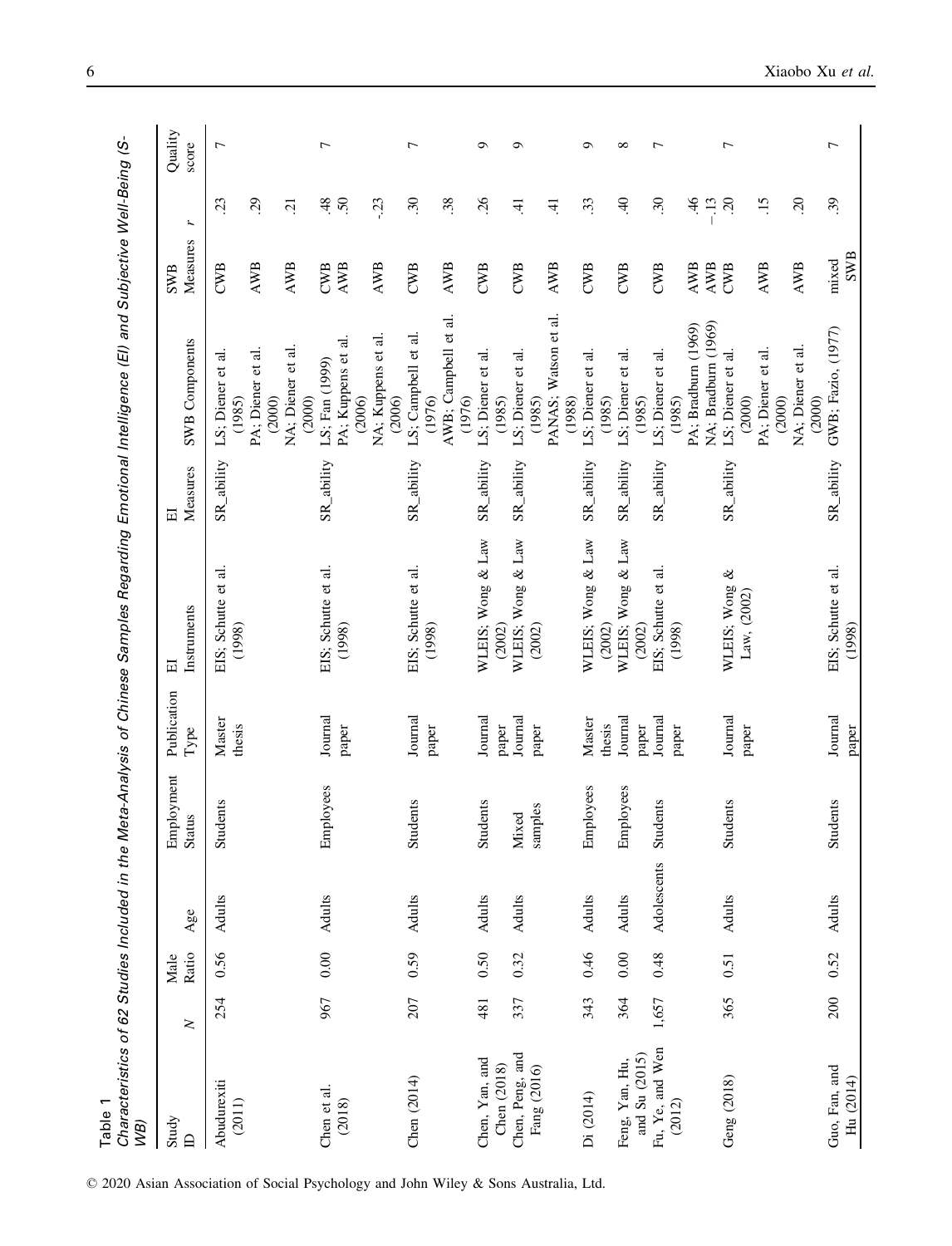| (continued)<br>$\overline{\phantom{0}}$<br>Table |        |               |               |                      |                     |                                |               |                                |                          |                |                  |
|--------------------------------------------------|--------|---------------|---------------|----------------------|---------------------|--------------------------------|---------------|--------------------------------|--------------------------|----------------|------------------|
| Study<br>$\Box$                                  | $\geq$ | Ratio<br>Male | Age           | Employment<br>Status | Publication<br>Type | Instruments<br>冚               | Measures<br>冚 | <b>SWB</b> Components          | Measures<br><b>SWB</b>   | r              | Quality<br>score |
| Han (2010)                                       | 417    | 0.36          | Adults        | Students             | Master<br>thesis    | EIS; Schutte et al.<br>(1998)  | SR_ability    | GWB; Fazio, (1977)             | <b>SWB</b><br>mixed      | $\ddot{3}$     | $\overline{ }$   |
| Hu (2020)                                        | 454    | 0.49          | Adolescents   | Students             | Master              | EIS; Schutte et al.            | SR_ability    | PA; Diener et al.<br>(2000)    | <b>AWB</b>               | 38.            | $\overline{ }$   |
|                                                  |        |               |               |                      | thesis              | (1998)                         | SR_ability    | NA; Diener et al<br>(2000)     | <b>AWB</b>               | 25             |                  |
| Huang and Lee<br>(2019)                          | 260    | 0.35          | Adults        | Students             | Journal<br>paper    | EIS; Chen, (2008)              | SR_ability    | LS; Diener et al.<br>(1985)    | <b>CWB</b>               | 4              | $\sigma$         |
| Huang (2016)                                     | 310    | 36            | Adolescents   | Students             | Journal             | EIS; Schutte et al.            | SR_ability    | NA; Watson et al.              | <b>AWB</b>               | $-12$          | $\overline{ }$   |
| Huang, Shi, and                                  | 412    | 0.47          | <b>Adults</b> | Students             | Journal<br>paper    | EIS; Jordan &<br>(1998)        | SR_ability    | SWB; Banks et al<br>(1988)     | mixed                    | $\ddot{3}$     | $\overline{ }$   |
| Liu (2018)                                       | 412    | 0.29          |               | Students             | paper               | Lawrence, (2009)               |               | (1980)                         | <b>SWB</b><br><b>CWB</b> | $\ddot{13}$    | $\overline{ }$   |
| Huang (2011)                                     |        |               | Adults        |                      | Master<br>thesis    | EIS; Schutte et al.<br>(1998)  | $SR_$ ability | LS; Diener et al.<br>(1985)    |                          |                |                  |
|                                                  |        |               |               |                      |                     |                                |               | PA; Diener et al.<br>(2000)    | <b>AWB</b>               | $\ddot{5}$     |                  |
|                                                  |        |               |               |                      |                     |                                |               | NA; Diener et al.<br>(2000)    | <b>AWB</b>               | $-15$          |                  |
| Kong, Gong,                                      | 748    | 0.48          | Adults        | Mixed                | Journal             | WLEIS; Wong &                  | $SR_$ ability | LS; Diener et al.              | <b>CWB</b>               | 30             | $\overline{ }$   |
| Sajjad, Yang,                                    |        |               |               | samples              | paper               | Law, (2002)                    |               | (1985)                         |                          |                |                  |
| and Zhao<br>(2019)                               |        |               |               |                      |                     |                                |               | PA; Kuppens et al.<br>(2008)   | <b>AWB</b>               | 37             |                  |
|                                                  |        |               |               |                      |                     |                                |               | NA; Kuppens et al.             | <b>AWB</b>               | .27            |                  |
|                                                  |        |               |               |                      |                     |                                |               | (2008)                         |                          |                |                  |
| Huang, and Li<br>Law, Wong,                      | 102    | 0.78          | Adults        | Employees            | Journal<br>paper    | MSCEIT; Mayer et al.<br>(1999) | $P_{ability}$ | LS; Campell et al.<br>(1976)   | <b>CWB</b>               | $\ddot{1}$     | $\sigma$         |
| (2008)                                           |        |               |               |                      |                     | ∛<br>WLEIS; Wong               | SR_ability    | LS; Campell et al.             | <b>CWB</b>               | $\overline{0}$ |                  |
|                                                  |        |               |               |                      |                     | Law, (2002)                    |               | (1976)                         |                          |                |                  |
| Li and Zheng<br>(2014)                           | 585    | 0.54          | Adults        | Students             | Journal<br>paper    | EIS; Schutte et al.<br>(1998)  | $SR_$ ability | LS; Diener et al.<br>(1985)    | <b>CWB</b>               | 28             | $\infty$         |
|                                                  |        |               |               |                      |                     |                                |               | PA; Kuppens et al              | <b>AWB</b>               | 38             |                  |
|                                                  |        |               |               |                      |                     |                                |               | (2006)                         |                          |                |                  |
|                                                  |        |               |               |                      |                     |                                |               | NA; Kuppens et al.<br>(2006)   | <b>AWB</b>               | $\ddot{5}$     |                  |
| Li (2017)                                        | 490    | 0.56          | Adolescents   | Students             | Master              | EIS; Schutte et al.            | SR_ability    | GWB; Fazio, (1977)             | mixed                    | $\ddot{0}$     | Γ                |
|                                                  |        |               |               |                      | thesis              | (1998)                         |               |                                | SWB                      |                |                  |
| Liang and Cheng<br>(2012)                        | 336    | 0.40          | Adults        | Students             | Journal<br>paper    | EIS; Goleman, (1995)           | SR_ability    | LS; Campbell et al.<br>(1976)  | <b>CWB</b>               | $\ddot{5}$     | $\overline{ }$   |
|                                                  |        |               |               |                      |                     |                                |               | AWB; Campbell et al.<br>(1976) | <b>AWB</b>               | .18            |                  |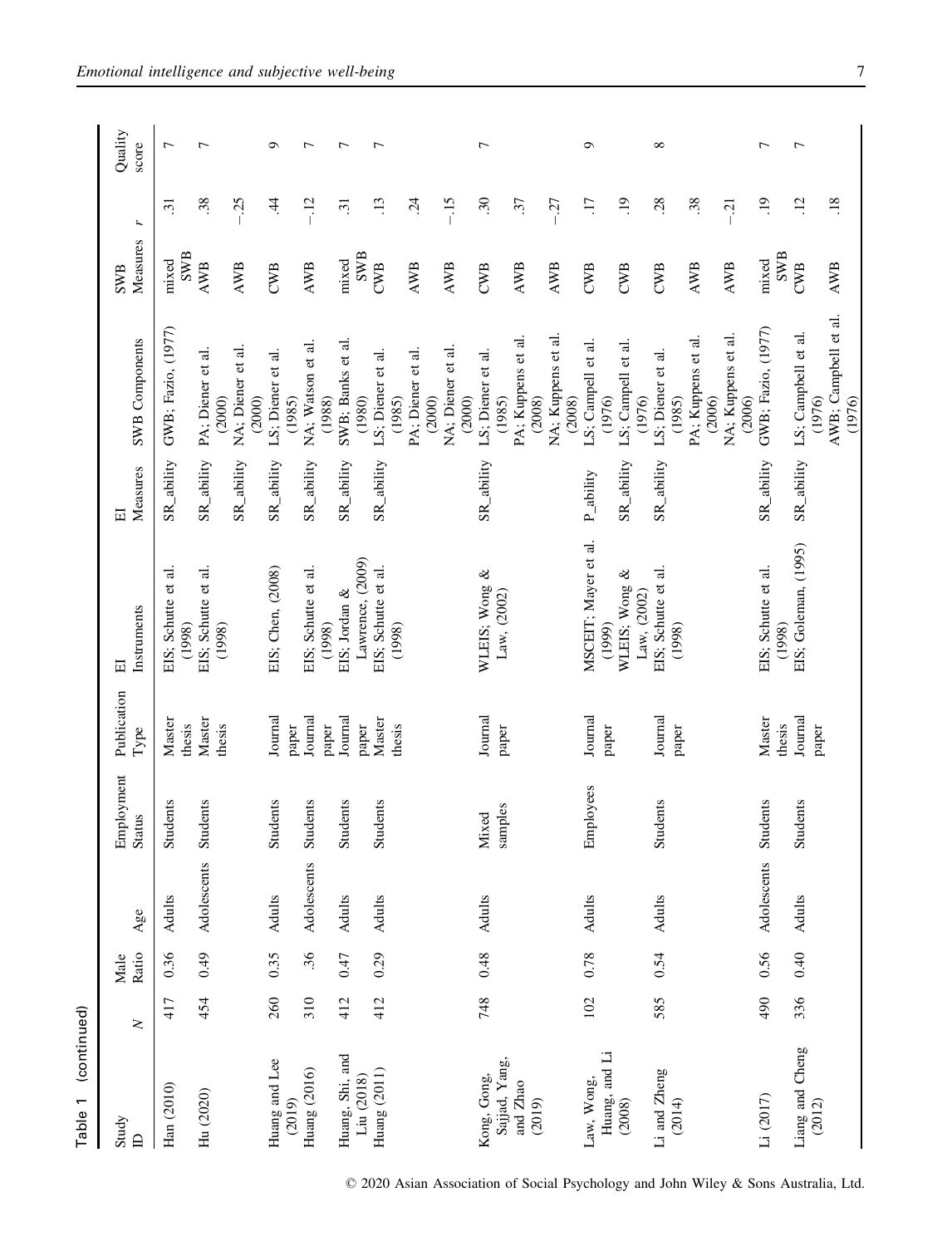| (continued)<br>Table 1                       |        |               |               |                      |                            |                                                                     |                           |                                                                                |                                                      |                                               |                      |
|----------------------------------------------|--------|---------------|---------------|----------------------|----------------------------|---------------------------------------------------------------------|---------------------------|--------------------------------------------------------------------------------|------------------------------------------------------|-----------------------------------------------|----------------------|
| Study<br>$\mathbf{r}$                        | $\geq$ | Ratio<br>Male | Age           | Employment<br>Status | Publication<br>Type        | Instruments<br>冚                                                    | Measures<br>冚             | <b>SWB Components</b>                                                          | Measures<br><b>SWB</b>                               | r                                             | Quality<br>score     |
| Liang and Wang<br>(2018)                     | 1,155  | 0.45          | Adolescents   | Students             | Journal<br>paper           | EIS; Schutte et al.<br>(1998)                                       | SR_ability                | NA; Watson et al.<br>PA; Watson et al.<br>(1988)<br>(1988)                     | <b>AWB</b><br><b>AWB</b>                             | 23<br>$-17$                                   | $\overline{ }$       |
| Liu and Miao<br>(2010)                       | 208    | 0.49          | Adults        | Students             | Journal<br>paper           | EIS; Schutte et al.<br>(1998)                                       | SR_ability                | NA; Miao, (2003)<br>PA; Miao, (2003)<br>LS; Miao, (2003)                       | <b>AWB</b><br><b>AWB</b><br><b>CWB</b>               | 35<br>32<br>$\overline{\Xi}$                  | 7                    |
| Liu Wang, and<br>Lü (2013)                   | 263    | 0.45          | Adults        | Students             | Journal<br>paper           | WLEIS; Wong &<br>Law, (2002)                                        | $SR_$ ability             | PANAS; Watson et al.<br>LS; Diener et al.<br>(1988)<br>(1985)                  | <b>AWB</b><br><b>CWB</b>                             | $\ddot{ }$<br>$\overline{c}$                  | $\infty$             |
| Lv(2009)                                     | 495    | 0.49          | Adolescents   | Students             | Master<br>thesis           | TEIQue; Petrides et al.<br>MSCEIT; Mayer et al.<br>(2001)<br>(2001) | SR_mixed<br>$P_{ability}$ | NA; Lv, (2009)<br>NA; Lv, (2009)<br>PA; Lv, (2009)<br>PA; Lv, (2009)           | <b>AWB</b><br><b>AWB</b><br><b>AWB</b><br><b>AWB</b> | $\widetilde{\mathcal{S}}$<br>.58<br>55<br>CO. | $\overline{10}$<br>ç |
| Tong (2016)<br>Lv, $Wu$ , and                | 360    | 0.46          | <b>Adults</b> | Employees            | Journal<br>paper           | ళ<br>WLEIS; Wong<br>Law, (2002)                                     | SR_ability                | LS; Diener et al.<br>(1985)                                                    | <b>CWB</b>                                           | 63                                            | ç                    |
| Ma and Wang<br>(2013)                        | 359    | 0.54          | <b>Adults</b> | Students             | Journal<br>paper           | ళ<br>WLEIS; Wong<br>Law, (2002)                                     | $SR_$ ability             | LS; Diener et al.<br>(1985)                                                    | <b>CWB</b>                                           | 33                                            | $\overline{ }$       |
| Mu (2013)                                    | 177    | 64.0          | Adolescents   | Students             | Master<br>thesis           | EIS; Schutte et al.<br>(1998)                                       | SR_ability                | GWB; Fazio, (1977)                                                             | SWB<br>mixed                                         | $\overline{.18}$                              | $\overline{ }$       |
| Pan (2010)                                   | 300    | 0.41          | Adults        | Students             | Journal<br>paper           | EIS; Schutte et al.<br>(1998)                                       | $SR_$ ability             | NA; Watson et al.<br>PA; Watson et al.<br>LS; Diener et al<br>(1985)<br>(1988) | <b>CWB</b><br><b>AWB</b><br><b>AWB</b>               | 36<br>03<br>$\ddot{3}$                        | 7                    |
| Rong (2012)                                  | 443    | 0.59          | Adults        | Students             | Master                     | EIS; Schutte et al.                                                 | SR_ability                | GWB; Fazio, (1977)<br>(1988)                                                   | <b>SWB</b><br>mixed                                  | 25                                            | 7                    |
| Saklofskea, and<br>Yan(2015)<br>Smith,       | 645    | 0.29          | <b>Adults</b> | Students             | Journal<br>thesis<br>paper | & Furnham, (2006)<br>TEIQue-SF; Petrides<br>(1998)                  | SR_mixed                  | LS; Diener et al.<br>(1985)                                                    | CWB                                                  | 42                                            | $^{\circ}$           |
| Song and Du<br>(2017)                        | 287    | 0.09          | <b>Adults</b> | Employees            | Journal<br>paper           | ళ<br>WLEIS; Wong<br>Law, (2002)                                     | SR_ability                | GWB; Fazio, (1977)                                                             | <b>SWB</b><br>mixed                                  | 55.                                           | $\overline{ }$       |
| Tang (2020)                                  | 243    | 0.10          | Adults        | Employees            | Journal<br>paper           | ನ<br>EIS; Schutte et<br>(1998)                                      | SR_ability                | GWB; Fazio, (1977)                                                             | <b>SWB</b><br>mixed                                  | $\frac{48}{5}$                                | $\overline{ }$       |
| Tang, Zou, Cui,<br>$Li$ , and $Li$<br>(2013) | 714    | 0.43          | Adults        | Students             | Journal<br>paper           | EIS; Schutte et al.<br>(1998)                                       | $SR_ability$              | GWB; Fazio, (1977)                                                             | SWB<br>mixed                                         | $\ddot{3}$                                    | $\overline{ }$       |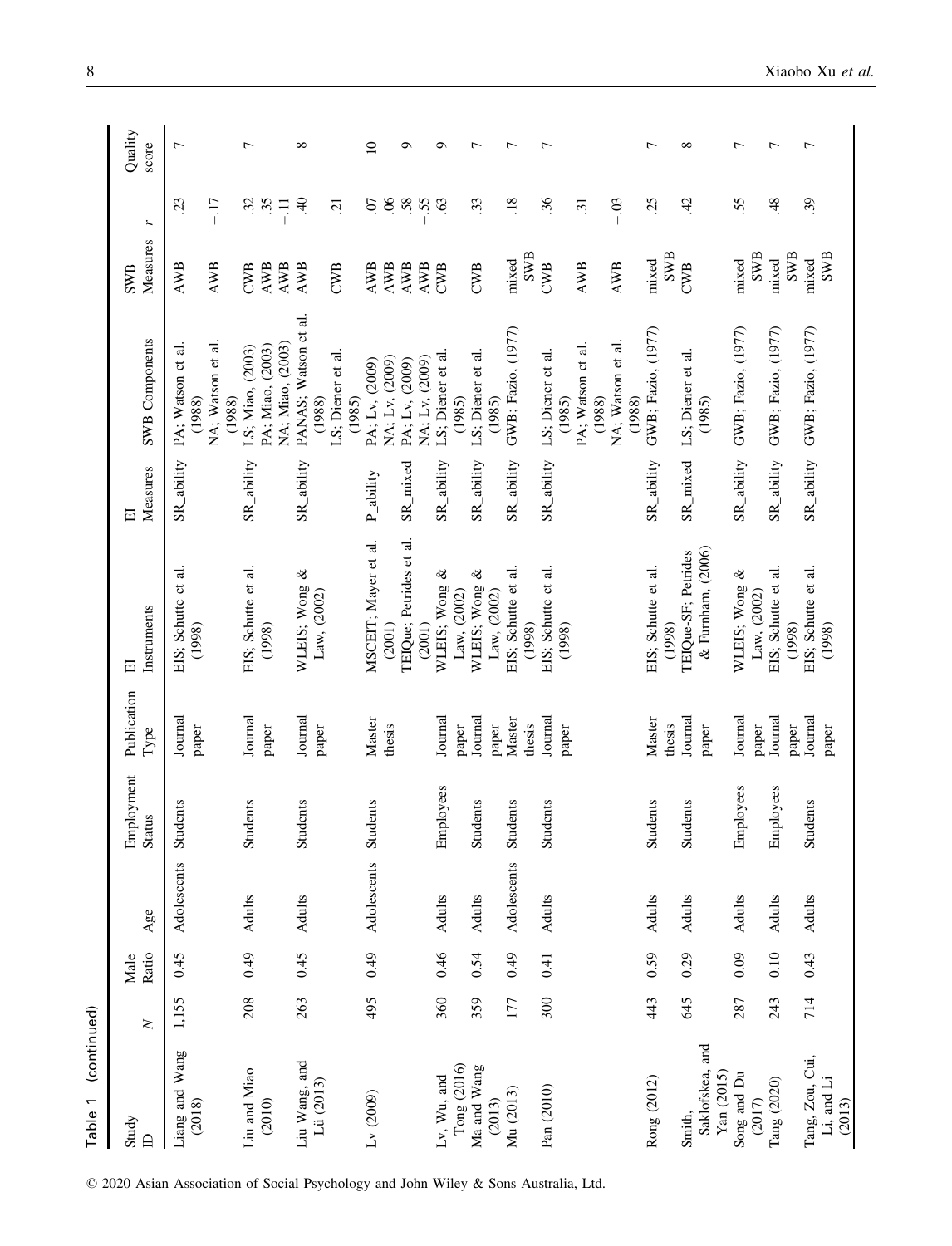| (continued)<br>Table 1                  |        |               |             |                             |                           |                                           |                          |                                                                                |                                        |                      |                  |
|-----------------------------------------|--------|---------------|-------------|-----------------------------|---------------------------|-------------------------------------------|--------------------------|--------------------------------------------------------------------------------|----------------------------------------|----------------------|------------------|
| Study<br>$\triangle$                    | $\geq$ | Ratio<br>Male | Age         | Employment<br><b>Status</b> | Publication<br>Type       | Instruments<br>囯                          | Measures<br>$\mathbf{H}$ | <b>SWB</b> Components                                                          | r<br>Measures<br><b>SWB</b>            |                      | Quality<br>score |
| Wang, and Li<br>Wang, Sun,<br>(2016)    | 958    | 0.43          | Adults      | Students                    | Journal<br>paper          | EIS; Schutte et al.<br>(1998)             | SR_ability               | NA; Watson et al.<br>PA; Watson et al.<br>LS; Diener et al<br>(1988)<br>(1985) | <b>AWB</b><br><b>AWB</b><br><b>CWB</b> | 38.<br>27<br>33      | $\overline{ }$   |
| Wang, Chen, and                         | 548    | 0.19          | Adults      | Students                    | Journal                   | EIS; Schutte et al.                       | SR_ability               | GWB; Fazio, (1977)<br>(1988)                                                   | mixed                                  | 39                   | 7                |
| Pang (2015)<br>Wang and He<br>(2013)    | 322    | 0.53          | Adults      | Students                    | Journal<br>paper<br>paper | ళ<br>WLEIS; Wong<br>Law, (2002)<br>(1998) | SR_ability               | PA; Watson et al.<br>(1988)                                                    | <b>SWB</b><br><b>AWB</b>               | $\ddot{34}$          | $\overline{ }$   |
|                                         |        |               |             |                             |                           |                                           |                          | NA; Watson et al.<br>(1988)                                                    | <b>AWB</b>                             | $\ddot{\mathcal{E}}$ |                  |
| and Zhu (2013)<br>Wang, Liu, Zhai,      | 253    | 0.29          | Adults      | Students                    | Journal<br>paper          | EIS; Schutte et al.<br>(1998)             | $SR_$ ability            | GWB; Fazio, (1977)                                                             | <b>SWB</b><br>mixed                    | .08                  | $\overline{ }$   |
| Zhang, and<br>Wang, Zou,                | 462    | 0.49          | Adults      | Students                    | Journal<br>paper          | EIS; Schutte et al<br>(1998)              | SR_ability               | LS; Diener et al<br>(1985)                                                     | <b>CWB</b>                             | 28                   | $\sigma$         |
| Hou (2019)                              |        |               |             |                             |                           |                                           |                          | PA; Diener et al.<br>(2000)                                                    | <b>AWB</b>                             | 36                   |                  |
|                                         |        |               |             |                             |                           |                                           |                          | NA; Diener et al.<br>(2000)                                                    | <b>AWB</b>                             | $-25$                |                  |
| Wang, Wang,<br>Hao (2018)<br>Zhang, and | 351    | 0.76          | Adults      | Students                    | Journal<br>paper          | WLEIS; Wong &<br>Law, (2002)              | SR_ability               | SWB, Diener et al.<br>(1985)                                                   | SWB<br>mixed                           | .62                  | $\overline{ }$   |
| Wang (2010)                             | 169    | 0.54          | Adults      | Students                    | Journal<br>paper          | EIS; Schutte et al.<br>(1998)             | SR_ability               | SWB; Campbell et al.<br>(1976)                                                 | <b>SWB</b><br>mixed                    | 26                   | ∞                |
| Wang and Kong<br>(2014)                 | 321    | 0.43          | Adults      | samples<br>Mixed            | Journal<br>paper          | ళ<br>WLEIS; Wong<br>Law, (2002)           | SR_ability               | LS; Diener et al<br>(1985)                                                     | CWB                                    | $\ddot{c}$           | $\circ$          |
| Wei (2014)                              | 126    | 0.00          | Adults      | Employees                   | Master<br>thesis          | ళ<br>WLEIS; Wong<br>Law, (2002)           | SR_ability               | LS; Diener et al.<br>(1985)                                                    | CWB                                    | 42                   | 7                |
|                                         |        |               |             |                             |                           |                                           |                          | NA; Watson et al.<br>PA; Watson et al.<br>(1988)                               | <b>AWB</b><br><b>AWB</b>               | 50<br>26             |                  |
| Wei (2019)                              | 978    | 50            | Adolescents | Students                    | Master                    | EIS; Schutte et al.                       | $SR_$ ability            | LS; Miao, (2003)<br>(1988)                                                     | CWB                                    | 45                   | Ó                |
|                                         |        |               |             |                             | thesis                    | (1998)                                    |                          | NA; Miao, (2003)<br>PA; Miao, (2003)                                           | <b>AWB</b><br><b>AWB</b>               | 48<br>$\overline{c}$ |                  |
| Wu, Chen, and<br>Jen (2020)             | 439    | 50            | Adults      | Students                    | Journal<br>paper          | WLEIS; Wong &<br>Law, (2002)              | SR_ability               | LS; Diener et al.<br>(1985)                                                    | <b>CWB</b>                             | 36                   | 7                |

© 2020 Asian Association of Social Psychology and John Wiley & Sons Australia, Ltd.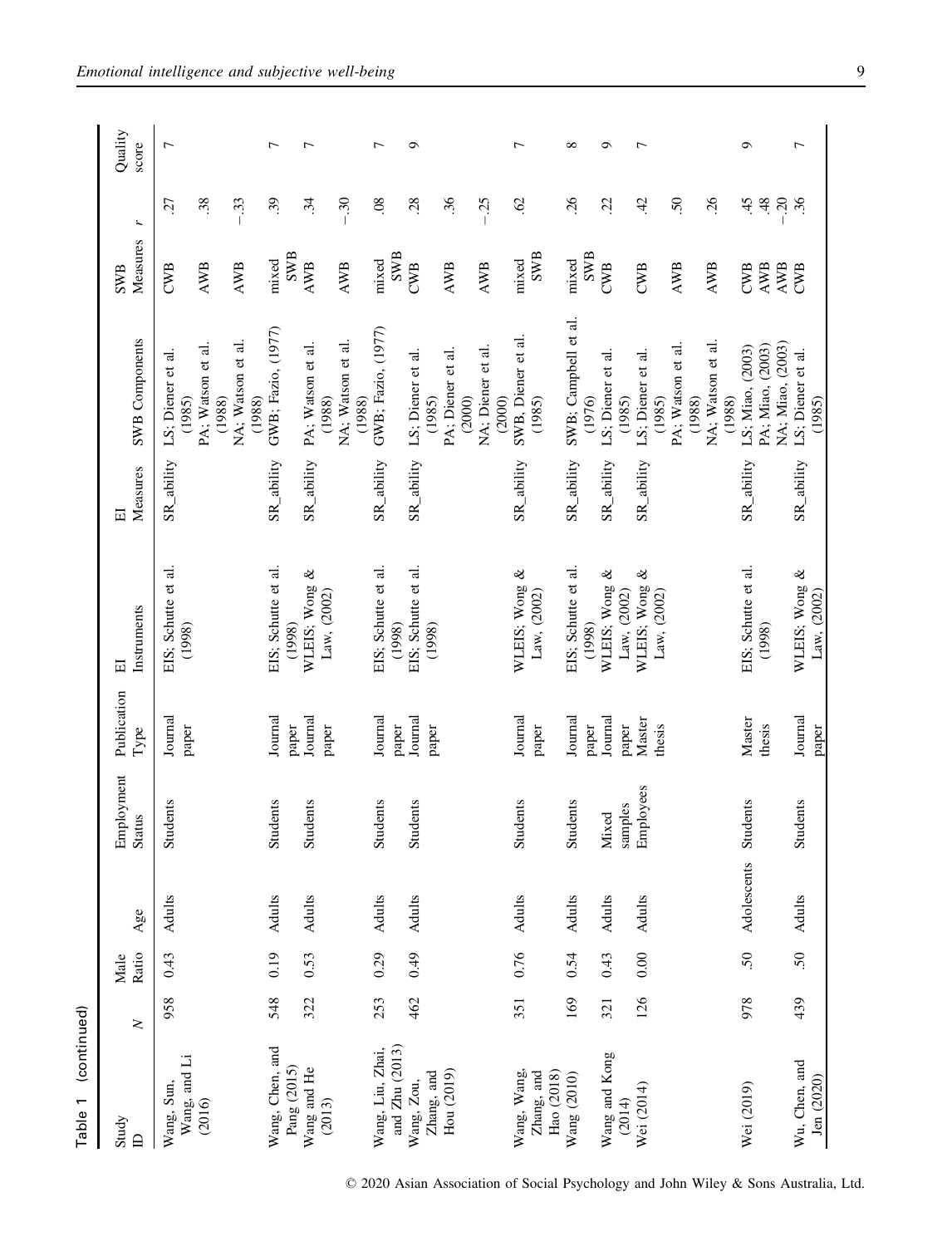| (continued)<br>Table 1           |        |               |               |                      |                     |                                 |                   |                                                                                                         |                                                      |                                      |                  |
|----------------------------------|--------|---------------|---------------|----------------------|---------------------|---------------------------------|-------------------|---------------------------------------------------------------------------------------------------------|------------------------------------------------------|--------------------------------------|------------------|
| Study<br>$\mathbf{r}$            | $\geq$ | Ratio<br>Male | Age           | Employment<br>Status | Publication<br>Type | Instruments<br>$\Xi$            | Measures<br>$\Xi$ | <b>SWB</b> Components                                                                                   | Measures<br><b>SWB</b>                               | r                                    | Quality<br>score |
| Xiang, Yuan, and<br>Zhao (2020)  | 811    | 27            | Adults        | Students             | Journal<br>paper    | ∛<br>WLEIS; Wong<br>Law, (2002) | SR_ability        | NA; Watson et al.<br>PA; Watson et al.<br>LS; Diener et al<br>(1988)<br>(1985)                          | <b>AWB</b><br><b>AWB</b><br><b>CWB</b>               | $\frac{1}{2}$<br>42<br>$-28$         | $\infty$         |
| Xiong (2008)                     | 509    | 0.61          | Adults        | samples<br>Mixed     | Master<br>thesis    | EIS; Xiong, (2008)              | SR_ability        | NA; Xiong, (2008)<br>PA; Xiong, (2008)<br>(1988)                                                        | <b>AWB</b><br><b>AWB</b><br><b>CWB</b>               | $\ddot{0}$<br>$\ddot{c}$<br>35       | 7                |
| Xiong and Liu<br>(2017)          | 390    | 0.29          | Adults        | Students             | Journal<br>paper    | EIS; Schutte et al.<br>(1998)   | SR_ability        | LS; Xiong, (2008)<br>NA; Watson et al.<br>PA; Watson et al.<br>LS; Diener et al.<br>(1988)<br>(1985)    | <b>AWB</b><br><b>AWB</b><br><b>CWB</b>               | 26<br>42<br>$\overline{c}$           | $\overline{ }$   |
| Ye, Yeung, Liu,<br>and Rochelle  | 214    | 0.26          | <b>Adults</b> | Students             | Journal<br>paper    | ళ<br>WLEIS; Wong<br>Law, (2002) | SR_ability        | Lyubomirsky &<br>Happiness;<br>(1988)                                                                   | <b>SWB</b><br>mixed                                  | $\ddot{34}$                          | ం                |
| Yu(2012)<br>(2019)               | 1,650  | 0.32          | Adults        | Students             | Master<br>thesis    | EIS; Schutte et al.<br>(1998)   | SR_ability        | PA; Miao, (2003)<br>LS; Miao, (2003)<br>Lepper, (1999)                                                  | AWB<br>CWB                                           | $\overline{4}$<br>$\ddot{3}$         | $\circ$          |
| Yuan (2010)                      | 552    | 0.40          | Adults        | Students             | Journal<br>paper    | EIS; Ye, (2003)                 | SR_ability        | PA; Bradburn, (1969)<br>NA; Miao, (2003)<br>LS; Diener et al.<br>(1985)                                 | AWB<br><b>AWB</b><br><b>CWB</b>                      | $\dot{5}$<br>$-24$<br>$-13$          | $\overline{ }$   |
| Yuan and Luo<br>(2014)           | 404    | n.a.          | n.a.          | Employees            | Journal<br>paper    | WLEIS; Wong &<br>Law, (2002)    | SR_ability        | NA; Bradburn, (1969)<br>NA; Watson et al.<br>PA; Watson et al.<br>LS; Diener et al.<br>(1993)<br>(1988) | <b>AWB</b><br><b>AWB</b><br><b>AWB</b><br><b>CWB</b> | $\ddot{.}18$<br>45<br>39<br>$\equiv$ | $\infty$         |
| Zhang (2019)                     | 1,001  | 0.13          | Adults        | Students             | Master<br>thesis    | EIS; Schutte et al.<br>(1998)   | SR_ability        | LS; Diener et al.<br>(1985)<br>(1988)                                                                   | <b>CWB</b>                                           | 47                                   | $\overline{ }$   |
| Zhang and Dong<br>(2016)         | 371    | 0.42          | n.a.          | Employees            | Journal<br>paper    | EIS; Schutte et al.<br>(1998)   | SR_ability        | PA; Watson et al.<br>LS; Diener et al.<br>(1988)<br>(1985)                                              | <b>AWB</b><br>CWB                                    | 45<br>$\overline{5}$                 | $\overline{ }$   |
| Schutte (2020)<br>Zhang, Li, and | 217    | 0.30          | Adults        | Students             | Journal<br>paper    | WLEIS; Wong &<br>Law, (2002)    | SR_ability        | SWB; Abdel-Khalek<br>(2006)                                                                             | SWB<br>mixed                                         | 36                                   | ç                |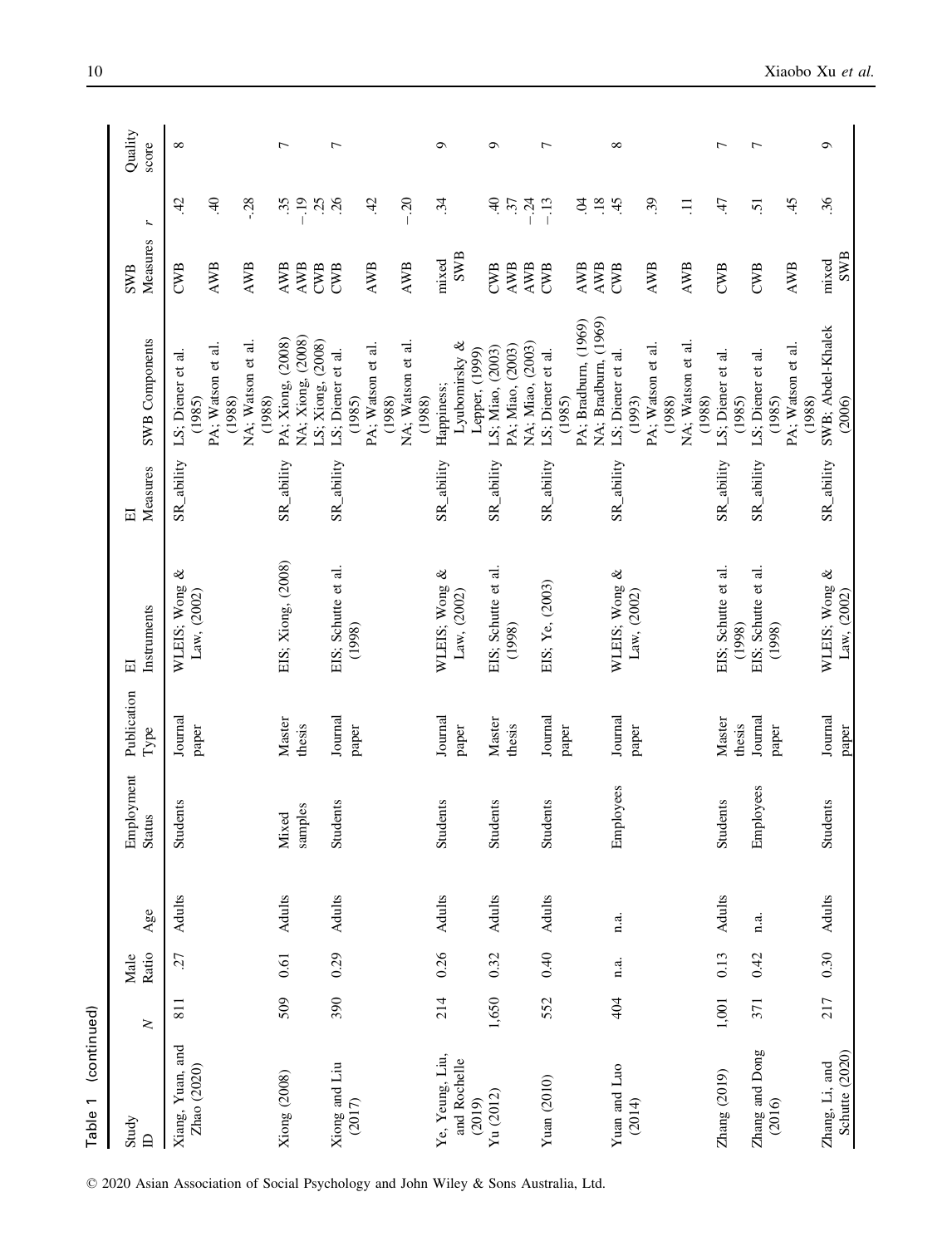| (continued)<br>Table 1           |        |               |                 |                             |                     |                                                                                                                                                                                                                                                                                                                                                                                                                                                                                                                                                                                                                                                                                                     |               |                                |                        |                |                  |
|----------------------------------|--------|---------------|-----------------|-----------------------------|---------------------|-----------------------------------------------------------------------------------------------------------------------------------------------------------------------------------------------------------------------------------------------------------------------------------------------------------------------------------------------------------------------------------------------------------------------------------------------------------------------------------------------------------------------------------------------------------------------------------------------------------------------------------------------------------------------------------------------------|---------------|--------------------------------|------------------------|----------------|------------------|
| Study<br>$\mathbf{\Omega}$       | $\geq$ | Ratio<br>Male | Age             | Employment<br><b>Status</b> | Publication<br>Type | Instruments<br>$\Xi$                                                                                                                                                                                                                                                                                                                                                                                                                                                                                                                                                                                                                                                                                | Measures<br>囗 | <b>SWB Components</b>          | Measures<br><b>SWB</b> | $\overline{ }$ | Quality<br>score |
| Zhang, Sun, and<br>Zhang (2014)  | 427    | 0.00          | Adults          | Employees                   | Journal<br>paper    | EIS; Schutte et al.<br>(1998)                                                                                                                                                                                                                                                                                                                                                                                                                                                                                                                                                                                                                                                                       | $SR_$ ability | GWB; Fazio, (1977)             | <b>SWB</b><br>mixed    | 43             | $\overline{ }$   |
| Zhang and Shi<br>(2017)          |        |               | 667 0.49 Adults | Employees                   | Journal<br>paper    | WLEIS; Wong & Law<br>(2002)                                                                                                                                                                                                                                                                                                                                                                                                                                                                                                                                                                                                                                                                         | SR_ability    | LS; Diener et al.<br>(1985)    | <b>CWB</b>             | 43             | $\infty$         |
|                                  |        |               |                 |                             |                     |                                                                                                                                                                                                                                                                                                                                                                                                                                                                                                                                                                                                                                                                                                     |               | PA; Watson et al.<br>(1988)    | <b>AWB</b>             | 65             |                  |
|                                  |        |               |                 |                             |                     |                                                                                                                                                                                                                                                                                                                                                                                                                                                                                                                                                                                                                                                                                                     |               | NA; Watson et al<br>(1988)     | <b>AWB</b>             | $-0.1$         |                  |
| Zhang and Zhang<br>(2018)        | 287    | 0.76          | Adults          | Employees                   | Journal<br>paper    | ∛<br>WLEIS; Wong<br>Law, (2002)                                                                                                                                                                                                                                                                                                                                                                                                                                                                                                                                                                                                                                                                     | SR_ability    | LS; Miao, (2003)               | <b>CWB</b>             | $\odot$        | 7                |
| Zhao, Kong, and<br>Wang $(2013)$ | 496    | 0.42          | Adults          | Students                    | Journal<br>paper    | ∛<br>WLEIS; Wong<br>Law, (2002)                                                                                                                                                                                                                                                                                                                                                                                                                                                                                                                                                                                                                                                                     | SR_ability    | LS; Diener et al.<br>(1985)    | <b>CWB</b>             | 25             | $^{\circ}$       |
|                                  |        |               |                 |                             |                     |                                                                                                                                                                                                                                                                                                                                                                                                                                                                                                                                                                                                                                                                                                     |               | PA; Kuppens et al.<br>(2006)   | <b>AWB</b>             | 36             |                  |
|                                  |        |               |                 |                             |                     |                                                                                                                                                                                                                                                                                                                                                                                                                                                                                                                                                                                                                                                                                                     |               | NA; Kuppens et al.<br>(2006)   | <b>AWB</b>             | $-31$          |                  |
| Zhao et al.<br>(2020)            | 714    | 0.50          | Adolescents     | <b>Students</b>             | Journal<br>paper    | WLEIS; Wong &<br>Law, (2002)                                                                                                                                                                                                                                                                                                                                                                                                                                                                                                                                                                                                                                                                        | $SR_$ ability | PA; Ebesutani et al.<br>(2012) | <b>AWB</b>             | 0.24           | Ó                |
|                                  |        |               |                 |                             |                     |                                                                                                                                                                                                                                                                                                                                                                                                                                                                                                                                                                                                                                                                                                     |               | NA; Ebesutani et al<br>(2012)  | AWB                    | $-15$          |                  |
| Zheng and Wu<br>(2019)           | 500    | 0.30          | Adults          | Mixed                       | Journal<br>paper    | EIS; Schutte et al.<br>(1998)                                                                                                                                                                                                                                                                                                                                                                                                                                                                                                                                                                                                                                                                       | SR_ability    | SWB; Campbell et al.<br>(1976) | SWB<br>mixed           | 39             | Ó                |
| Zhou (2011)                      | 435    | 0.37          | Adults          | samples<br>Students         | Master<br>thesis    | EIS; Schutte et al.<br>(1998)                                                                                                                                                                                                                                                                                                                                                                                                                                                                                                                                                                                                                                                                       | $SR_$ ability | LS; Diener et al.<br>(1993)    | <b>CWB</b>             | 27             | ┌                |
|                                  |        |               |                 |                             |                     |                                                                                                                                                                                                                                                                                                                                                                                                                                                                                                                                                                                                                                                                                                     |               | PA; Watson et al.<br>(1988)    | AWB                    | $\vec{a}$      |                  |
|                                  |        |               |                 |                             |                     |                                                                                                                                                                                                                                                                                                                                                                                                                                                                                                                                                                                                                                                                                                     |               | NA; Watson et al.<br>(1988)    | <b>AWB</b>             | $-11$          |                  |
|                                  |        |               |                 |                             |                     | Note. Authors in column 1 will only have a corresponding entry in the references when they are also cited in the main text. The full list of studies used for meta-analysis<br>can be found in supplementary files. AWB = affective well-being; CWB = cognitive well-being; EIS = Emotional Intelligence Scale; GWB = general well-being; LS = life<br>satisfaction; mixed SWB = SWB including both cognitive and affective components; $NA$ = negative affect; n.a. = not available; mixed = samples consisting of both<br>employees and students; P_ability = performance-based ability EI; PA = positive affect; PANAS = Positive Affect Negative Affect Scale; SR_ability = self-report ability |               |                                |                        |                |                  |

EI; SR\_mixed

WLEIS

self-report mixed EI; SWB

Wang and Law Emotional Intelligence Scale.

subjective well-being; TEIQue

Trait Emotional Intelligence Questionnaire; TEIQue-SF

TEIQue-short form;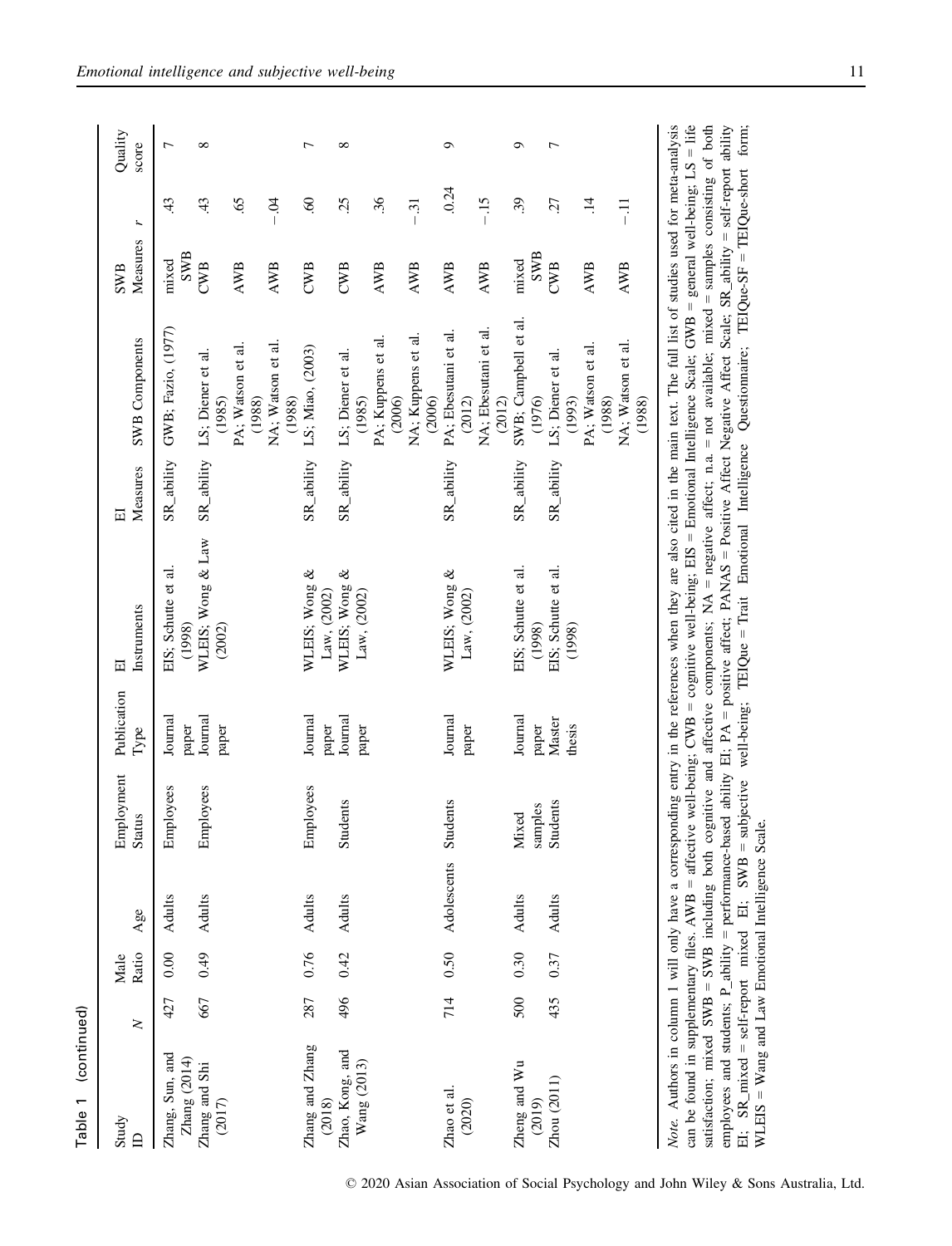which dependency primarily arises from studies reporting multiple outcome variables (Tanner-Smith & Tipton, 2014), with the default assumed correlation,  $r = .80$ , among dependent effect sizes within each study.

Testing overall effects and moderating effects. To calculate the overall effect size, we conducted an intercept-only random-effects meta-regression analysis with RVE using the R package robumeta (Fisher & Tipton, 2015). The final intercept of this analysis can be interpreted as the correlated-effect adjusted and precisionweighted overall effect size.

The  $I^2$  statistic was used to measure the degree of heterogeneity in effect sizes. According to Borenstein et al. (2009), an  $I^2$  higher than 75% indicates high inconsistency across the findings of studies. In this case, we used the RVE approach to evaluate the effects of each moderator separately. There were one continuous moderator (male ratio) and five categorical moderators (EI stream, SWB component, age, employment status, and publication type). Continuous moderators were entered into the metaregression equation directly; the significance test regarding the regression coefficient for the predictor variable can be interpreted as a test of whether this variable could significantly moderate the EI–SWB association. To test the moderating effect of categorical variables, we first dummy-coded them and then conducted the Wald test with small sample corrections using the R package clubSandwich (Pustejovsky, 2015). This test produces an  $F$  value, an atypical  $df$ , and a  $p$ value that indicates the significance of a moderating effect.

Examining publication bias. Publication bias refers to the phenomenon that the publication process usually favours studies that report "statistically significant or positive" results (Quinn-Nilas, 2020; Rosenthal, 1979). In this study, publication bias was examined by four indicators: moderation analysis of publication type, Orwin's fail-safe N (Orwin, 1983), Egger's regression test (Egger, Davey Smith, Schneider, & Minder, 1997), and trim-and-fill analysis (Duval & Tweedie, 2000). Specifically, moderation analysis of publication type directly examined whether the magnitude of effect sizes differed between journal papers and master theses. Orwin's fail-safe N indicated how many null results studies,  $r = 0$ , were needed to reduce the present average effect size to a trivial level,  $r = .10$  (Hyde & Linn, 2006). Egger's regression test mainly examined whether the distribution of SE and sampling variance is symmetrical in a funnel plot (Egger et al., 1997). Trim-and-fill analysis indicated how many missing studies have to be added to make the funnel plot symmetrical. Among these four indicators, only the first one could be

Table 2

Analysis of Moderating Factors in Chinese Studies Correlating Emotional Intelligence (EI) With Subjective Well-Being (SWB)

| Moderator and Level       | S  | $\boldsymbol{k}$ | $\boldsymbol{n}$ | F    | df    | r   | 95% CI       | $\boldsymbol{p}$ | $I^2$ %      |
|---------------------------|----|------------------|------------------|------|-------|-----|--------------|------------------|--------------|
| EI Stream                 |    |                  |                  | 0.94 | 0.13  |     |              | .84              |              |
| Performance-based ability | 2  | 3                | 597              |      |       | .08 | [0.00, 0.16] | .29              | $\mathbf{0}$ |
| Self-report ability       | 60 | 113              | 28,782           |      |       | .32 | [0.29, 0.36] | < 01             | 89.02        |
| Self-report mixed         | 2  | 3                | 1,140            |      |       | .49 | [0.36, 0.63] | .11              | 88.07        |
| <b>SWB</b> Component      |    |                  |                  | 3.00 | 33.40 |     |              | .06              |              |
| <b>CWB</b>                | 39 | 40               | 20,410           |      |       | .32 | [0.28, 0.37] | < 01             | 88.84        |
| AWB                       | 33 | 62               | 18,898           |      |       | .29 | [0.26, 0.32] | < 01             | 90.14        |
| Mixed SWB                 | 17 | 17               | 6,062            |      |       | .35 | [0.28, 0.42] | < 01             | 86.50        |
| Age                       |    |                  |                  | 6.41 | 8.50  |     |              | .03              |              |
| Adolescents               | 9  | 19               | 6,430            |      |       | .25 | [0.20, 0.30] | < 01             | 89.83        |
| Adults                    | 51 | 95               | 22,717           |      |       | .33 | [0.30, 0.37] | < 01             | 88.22        |
| <b>Employment Status</b>  |    |                  |                  | 4.93 | 4.83  |     |              | .07              |              |
| <b>Employees</b>          | 13 | 23               | 4,948            |      |       | .43 | [0.36, 0.50] | < 01             | 90.21        |
| <b>Students</b>           | 44 | 86               | 22,559           |      |       | .29 | [0.26, 0.33] | < 01             | 86.32        |
| Mixed sample              | 5  | 10               | 2,415            |      |       | .32 | [0.25, 0.39] | < 01             | 76.80        |
| Publication Type          |    |                  |                  | 4.34 | 21.90 |     |              | .05              |              |
| Journal paper             | 47 | 86               | 21,738           |      |       | .34 | [0.30, 0.38] | < 01             | 89.34        |
| Master thesis             | 15 | 33               | 8,184            |      |       | .28 | [0.24, 0.32] | < 01             | 83.83        |

*Note.*  $s$  = number of studies;  $k$  = number of correlations;  $n$  = sample size;  $F$  = HTA-F test comparing the levels of a given moderator, HTA = Approximate Hotelling's T-square test. Results with a  $df$  below 4 are likely to be underpowered and thus should be interpreted with caution.

© 2020 Asian Association of Social Psychology and John Wiley & Sons Australia, Ltd.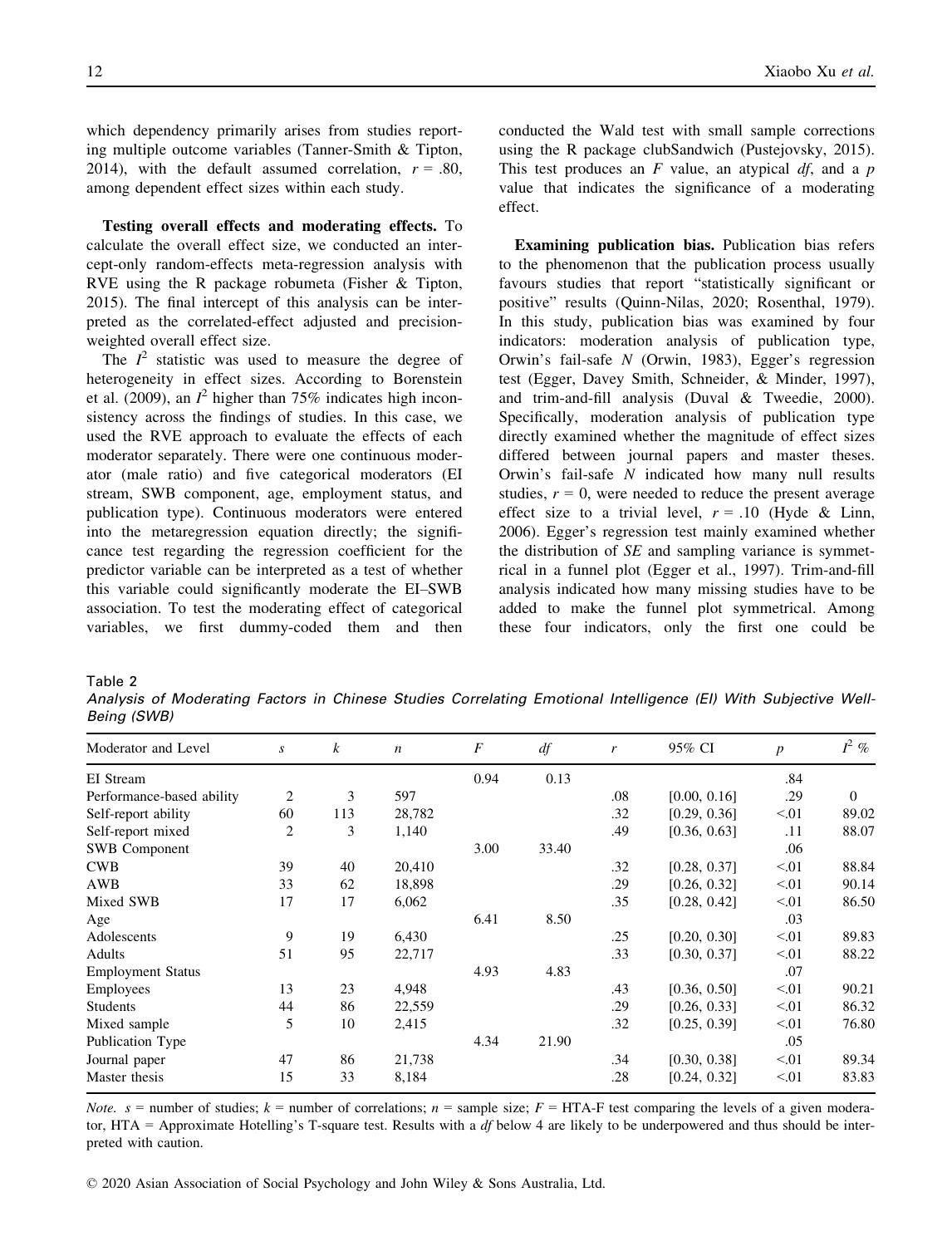

Figure 2 Forest plot for overall analysis of emotional intelligence (EI) with subjective well-being (SWB), showing separate effects by EI stream, SWB component, age, employment status, and publication type.

conducted with RVE; the latter three indicators were conducted with the R package metafor (Viechtbauer, 2010) based on the aggregated 62 effect sizes (one effect size per study), which were calculated by the R package MAd (Del Re & Hoyt, 2010) with a prespecified correlation,  $r = .50$  (Borenstein et al., 2009) among effect sizes within each study.

# Results

Table 1 presents the characteristics of the 62 studies (119 effect sizes) included in the present meta-analysis. Among them, 60 studies used self-report ability EI measures,one of which used performance-based ability EI measures; one study used self-report mixed EI measures; and one study used both performance-based ability EI measures and self-report mixed EI measures. In addition, there were 40 CWB indicators reported by 39 studies, 62 AWB indicators reported by 33 studies, and 17 mixed SWB indicators reported by 17 studies. For the sample composition, male ratios ranged from 0.00 to 100% ( $Mdn = 45.60\%$ ); 51 studies recruited adult participants, 9 studies mainly consisted of adolescent participants, and 2 studies did not report age information; and 44 studies included college students as participants, 13 studies included workers as participants, and 5 studies used mixed samples. Furthermore, 41 studies were published in Chinese, and the other 21 were published in English.

### Overall Effect Size

The result of overall effect size with 119 indicators was  $r = .32, 95\%$  CI [0.29, 0.36],  $p < .001$ , indicating a moderately positive relationship between EI and SWB. To test the robustness of this finding, we performed a sensitivity analysis in which the aforementioned analysis was repeated while excluding four studies reporting considerably high EI–SWB correlations,  $r > .60$ . Although the overall point estimate for the remaining 115 indicators dropped slightly in this case, it still reached the significance level,  $r = .30, 95\%$  CI[0.28, 0.33],  $p < .001$ .

#### Moderation Analysis

There was a high level of heterogeneity in effect sizes,  $I^2 = 88.72$ , suggesting the necessity to explore possible differences among studies by moderation analysis. Table 2 provides detailed information regarding effect sizes for each level of each moderator as well as the accompanying significance levels. Furthermore, Figure 2 provides a forest plot to illustrate the overall analysis of EI with SWB, showing separate effects by EI stream, SWB component, age, employment status, and publication type.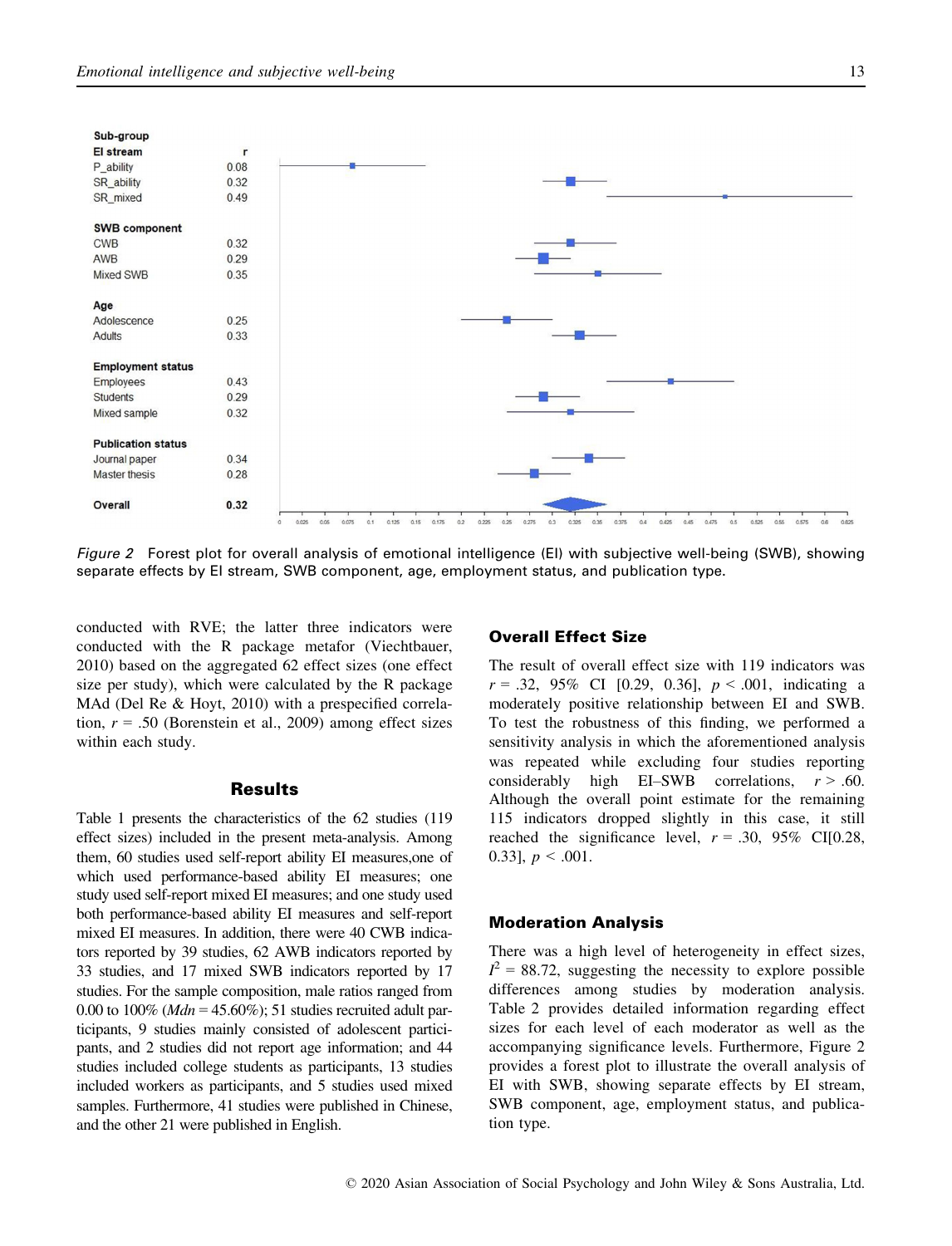| Meta-Regression Analysis of Continuous Moderator Variables (random-effect model) in Chinese Studies of the |  |  |  |  |  |
|------------------------------------------------------------------------------------------------------------|--|--|--|--|--|
| Correlation of Emotional Intelligence and Sunjective Well-Being                                            |  |  |  |  |  |

|             | Parameter              | Estimate | SE  | 95% CI          |         |      |
|-------------|------------------------|----------|-----|-----------------|---------|------|
| Male $(\%)$ | $\beta_0$ (intercept)  | .37      | .05 | [0.26, 0.48]    | 7.13    | < 01 |
|             | $\beta$ 1 (male ratio) | $-.08$   | .14 | $[-0.35, 0.20]$ | $-0.61$ | .55  |

Influence of EI stream. As shown in Table 2, the EI stream did not moderate the relationship between EI and SWB in general,  $F = 0.94$ ,  $df = 0.13$ ,  $p = .84$ . However, the small df,  $df = 0.13 < 4$ , which may have been a result of the scarcity of studies using performance-based ability EI (two studies) and self-report mixed EI (two studies) (see Table 2), indicates that the overall variance analysis is likely to be underpowered and should be interpreted with caution (Bediou et al., 2018; Lauer, Yhang, & Lourenco, 2019). In this case, comparing the CI of effect size (i.e., CI of  $r$ ) can be an alternative method to determine whether significant differences exist (Jones, Woods, & Guillaume, 2016). In the current study, the nonoverlapping CIs of correlations between different EI streams and SWB suggested that SWB was more strongly associated with self-report mixed EI,  $r = .49, 95\%$  CI [0.36, 0.63],  $p = .11$ , and self-report ability EI,  $r = .32, 95\%$  CI [0.29, 0.36],  $p < .001$ , than with performance-based ability EI,  $r = .08,95\%$  CI [0.00, 0.16],  $p = .29$ .

Influence of SWB component. As shown in Table 2, the component of SWB moderated the relationship between EI and SWB at a marginally significant level,  $F = 3.00$ ,  $df = 33.40$ ,  $p = .06$ . Specifically, the results of a pairwise comparison revealed a stronger magnitude of EI–SWB correlation when the latter was measured as CWB,  $r = .32$ , 95% CI [0.28, 0.37],  $p < .001$ , than as AWB,  $r = .29$ , 95% CI [0.26, 0.32],  $p < .001$ , with  $F = 4.29$ ,  $df = 40.10$ ,  $p = .04$ . In contrast, there was no significant difference when SWB was measured as CWB or mixed SWB,  $r = .35, 95\%$  CI [0.28, 0.42],  $p < .001$ ;  $F = 0.40$ ,  $df = 28.40$ ,  $p = .53$ , nor when SWB was measured as AWB or mixed SWB,  $F = 2.18$ ,  $df = 30.50$ ,  $p = .15$ .

Influence of gender. To evaluate the moderating role of gender on the EI–SWB association, r was metaregressed onto the proportion of male participants in 61 studies (116 indicators) who reported detailed information about participants' gender distribution. As shown in Table 3, the results suggested that the proportion of male participants could not predict the strength of the EI– SWB correlation,  $\beta = -.08, 95\%$  CI  $[-0.35, 0.20]$ ,  $p = .55$ . Furthermore, we separately conducted the regression analysis on two components of SWB. The results showed that gender did not moderate the link



Figure 3 A funnel plot of the trim-and-fill analysis indicates no need for additional studies.

between EI and AWB,  $\beta = .06$ ,  $p = .67$ , nor the link between EI and CWB,  $\beta = -.03$ ,  $p = .90$ . Taken together, these results indicate that gender has no effect on the relationship between EI and SWB.

Influence of age. As shown in Table 2, age significantly moderated the EI–SWB association in 60 studies (114 indicators) that reported detailed information about participants' age,  $F = 6.41$ ,  $df = 8.50$ ,  $p = .03$ . Specifically, this correlation was higher in adults,  $r = .33,95\%$  CI [0.30, 0.37],  $p < .001$ , than in adolescents,  $r = .25, 95\%$  CI [0.20, 0.30],  $p < .001$ . However, the results were somewhat different when we separately conducted the moderation analysis on different components of SWB. In this regard, age did not moderate the link between EI and AWB,  $F = 0.31$ ,  $df = 6.80$ ,  $p = .60$ , nor the link between EI and CWB,  $F = 0.22$ ,  $df = 1.10$ ,  $p = .72$ . In fact, the aforementioned age differences mainly stemmed from the relationship between EI and mixed SWB,  $F = 23.30, df = 1.30, p = .09$ , in which the association was stronger in adults,  $r = .37, 95\% \text{ CI}$  [0.30, 0.44],  $p < .001$ , than in adolescents,  $r = .19, 95\% \text{ CI} [0.18, 0.20], p = .001.$ 

Influence of employment tatus. As shown in Table 2, employment status moderated the relationship between EI and SWB at a marginally significant level,  $F = 4.93$ ,  $df = 4.83$ ,  $p = .07$ . Notably, when these effect sizes were compared separately, there were some

Table 3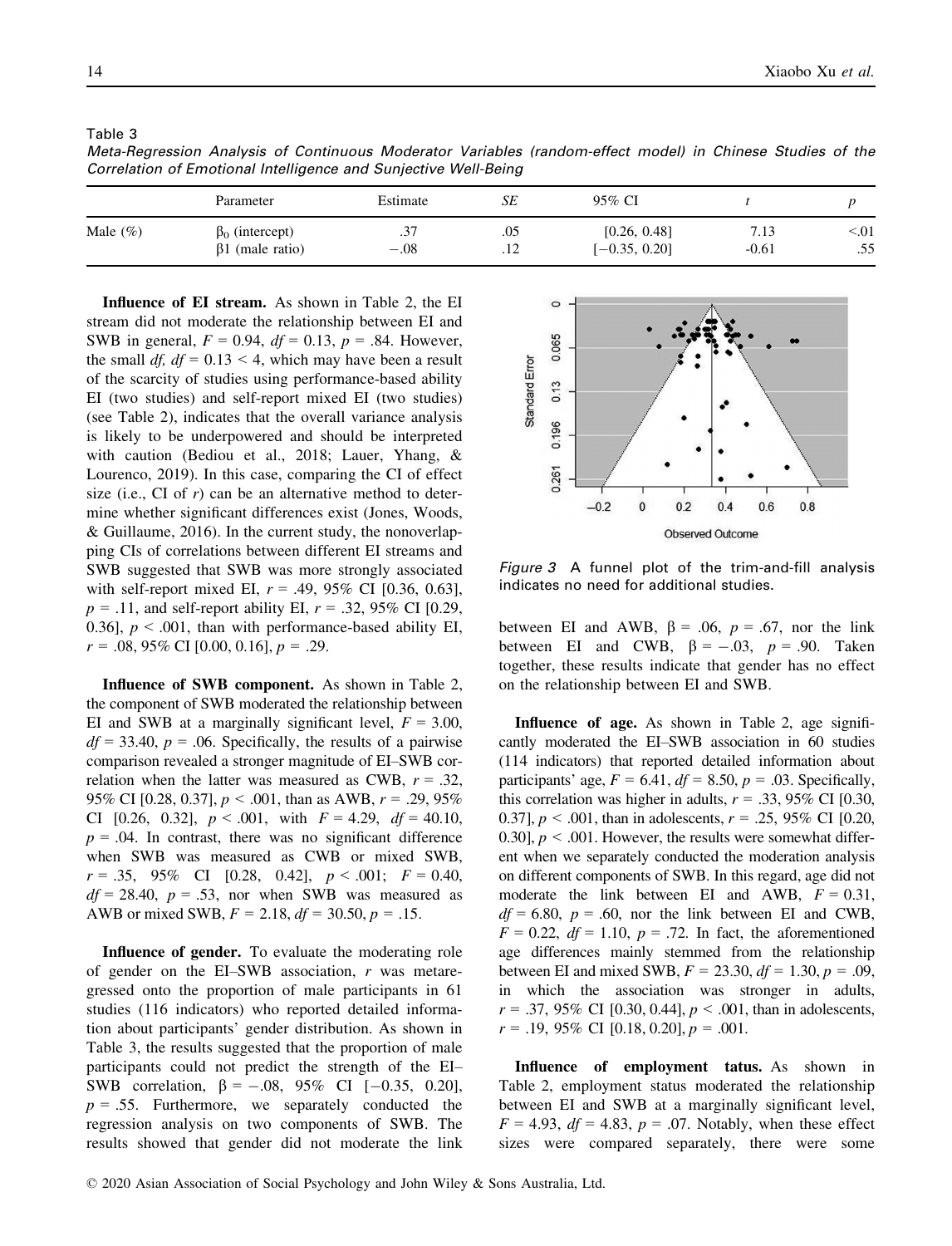significant differences. Specifically, this correlation was stronger in employees,  $r = .43, 95\%$  CI [0.36, 0.50],  $p < .001$ , than in students,  $r = .29, 95\%$  CI [0.26, 0.33],  $p < .001$ ;  $F = 11.80$ ,  $df = 17.30$ ,  $p < .001$ , and it was marginally stronger in employees than in mixed samples,  $r = .32, 95\% \text{ CI} [0.25, 0.39], p = .001; F = 4.82,$  $df = 7.98$ ,  $p = .06$ . In contrast, there were no significant differences in EI–SWB associations across students and mixed samples,  $F = 0.49$ ,  $df = 5.14$ ,  $p = .51$ .

Furthermore, we separately conducted the aforementioned moderation analysis on two components of SWB. The results showed that employment status significantly moderated the link between EI and AWB,  $F = 7.04$ ,  $df = 5.46$ ,  $p = .04$ , as well as the link between EI and CWB,  $F = 13.90$ ,  $df = 15.30$ ,  $p = .002$ . In both cases, the EI–AWB and EI–CWB associations were significantly stronger in employees than in students.

Publication bias (including the influence of publication type). As shown in Table 2, publication type moderated the EI–SWB correlation,  $F = 4.34$ ,  $df = 21.90$ ,  $p = .05$ . Specifically, this correlation was significantly higher in journal papers,  $r = .34, 95\%$  CI [0.30, 0.38],  $p \le 0.001$ , than in master's theses,  $r = 0.28$ , 95% CI [0.24, 0.32],  $p < .001$ . However, after excluding four journal papers that reported noticeably high EI–SWB correlations,  $r > .60$  (Lv, Wu, & Tong, 2016; X. Wang, Wang, Zhang, & Hao, 2018; S. Zhang & Shi, 2017; X. Zhang & Zhang, 2018), this difference became nonsignificant,  $F = 2.07$ ,  $df = 21.90$ ,  $p = .16$ .

The results of Orwin's fail-safe N analysis indicated that it would take 150 overlooked studies with effect sizes of 0 to decrease the overall effect size to a trivial level,  $r = .1$ . In addition, the results of Egger's regression test revealed that there was no significant funnel plot asymmetry,  $z = 0.75$ ,  $p = .45$ . Furthermore, the results of the trim-and-fill also showed a symmetric funnel plot; thus there was no need to add additional studies (Figure 3). Taken together, although publication type significantly moderated the strength of the EI–SWB correlation, publication bias seems not to be a serious problem in the current meta-analysis.

## **Discussion**

#### Relationship Between EI and SWB

Considering that traditional Chinese culture encourages individuals to suppress their emotional expression (Kang et al., 2003; Soto et al., 2011) but Chinese people pay considerable attention to external societal norms rather than focusing on internal emotional experiences to evaluate their SWB (Lu & Shih, 1997; Suh et al., 1998), we expected that EI may have a stronger or weaker association with SWB in a Chinese context than in Western culture. The results, however, revealed a moderately positive relationship,  $r = .32$ , between EI and SWB in Chinese samples that is almost equal to the magnitude in the meta-analysis conducted using Western samples (Sánchez-Álvarez et al., 2016;  $r = .32$ ). This indicates the cross-cultural generalisability of EI–SWB associations. That is, in both Chinese and Western cultures, individuals who are more able to perceive, express, and manage their emotions are more able to handle stressful events and disturbing emotions more efficiently, which in turn contributes to higher levels of life satisfaction and affective well-being (Zeidner et al., 2012).

The comparable EI–SWB association across Chinese and Western cultures may result from two possible reasons. First, as mentioned earlier, traditional Chinese culture may exert a mixed effect on the EI–SWB association. Specifically, on one hand, given that traditional Chinese culture encourages individuals to suppress their emotional expression (Kang et al., 2003; Soto et al., 2011), high EI (e.g., accurately identifying vague or unclearly expressed emotions) may be especially important for establishing positive interpersonal relationships and higher levels of SWB. However, on the other hand, considering that Chinese people pay considerable attention to external societal norms rather than mainly focusing on internal emotional experiences (as in Western cultures) to evaluate their SWB (Lu & Shih, 1997; Suh et al., 1998), high EI (e.g., accurately experiencing, expressing, and regulating one's emotional state) may have a less influential effect on SWB. When we take these two theoretical perspectives into consideration simultaneously, it is understandable that these effects may cancel each other out (i.e., magnitudes are similar, but the process is different).

Second, the culturally universal EI–SWB association observed in the Chinese sample may also stem from a dramatic social change and cultural integration in contemporary China. Since the reform and opening (1978), especially after the accession to the World Trade Organization (2001), China has been more closely linked with Western countries and has experienced intense economic, social, and cultural changes. With this background, many Chinese people, especially young people in urban cities, are deeply influenced by Western culture and are becoming increasingly individual-oriented in general (Lu, 2005; Lu & Kao, 2002). In our meta-analysis, most of the samples consist of adolescents, college students, and early adults, who have grown up with the aforementioned sociocultural change. It is not surprising that many of them may hold Western individual-oriented

In contrast, all EI–SWB correlations were smaller than .60 in master's theses.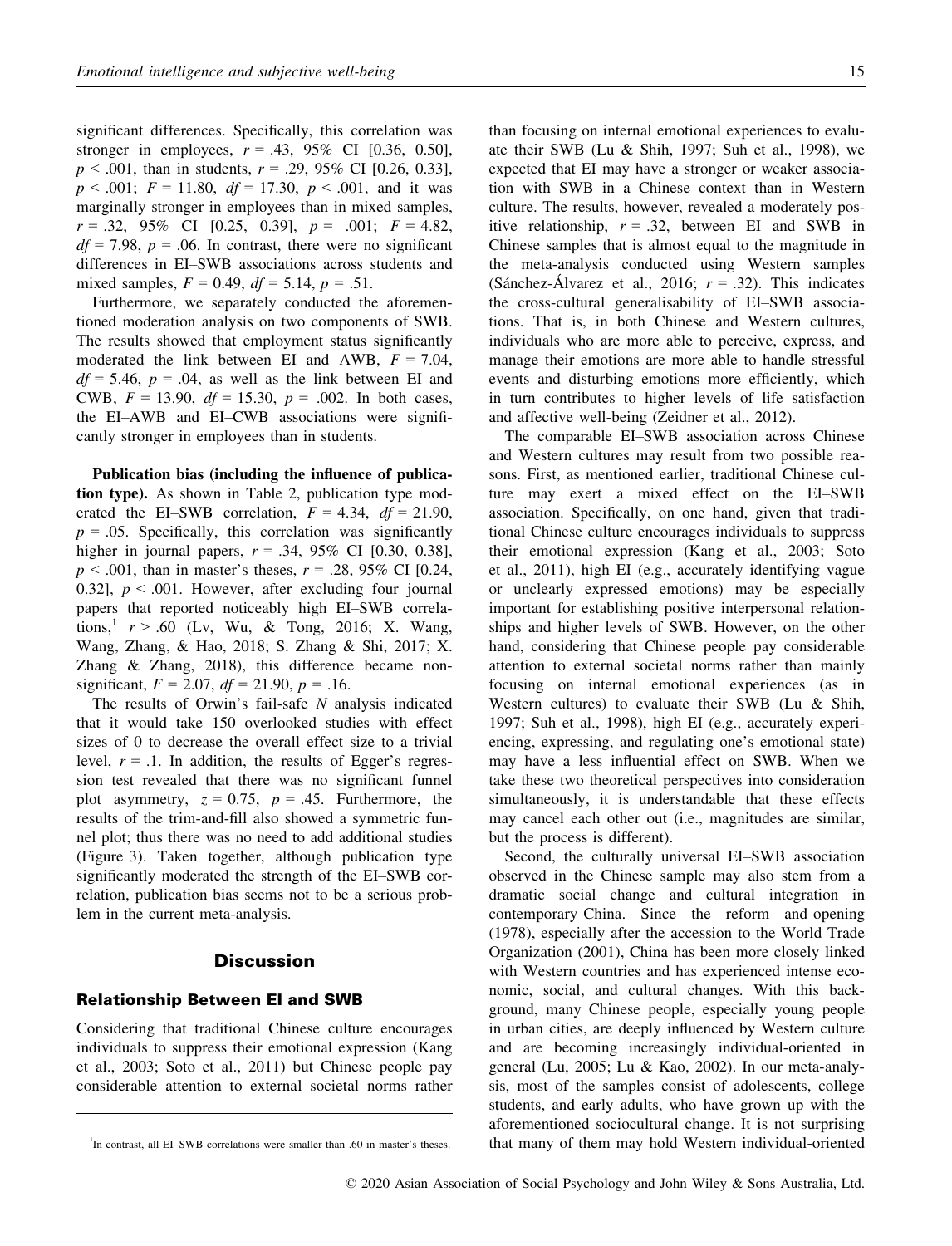values in emotional expression and SWB evaluation. Specifically, they may have a more independent view of themselves, express their inner feelings more openly, and give more weight to their internal emotional experience rather than external societal norms when evaluating their SWB. Thus, despite the differences between traditional Chinese culture and Western culture, the coexistence and integration of individualistic and collectivistic values in contemporary Chinese society may result in EI playing a similar role in predicting SWB as in Western culture.

#### Moderating Role of EI Stream

In general, EI stream did not moderate the positive correlation between EI and SWB. However, the small df  $0.13 < 4$  suggested that the overall variance analysis is likely to be underpowered and should be interpreted with caution. In contrast, the nonoverlapping CIs of correlations between different EI streams and SWB indicated that SWB was more strongly associated with EI when the latter was conceptualised as self-report ability EI and self-report mixed EI than as performance-based ability EI (see Table 2).

These differences may result from two possible reasons. First, as mentioned earlier, the conceptual scope of a mixed EI model is much broader than an ability EI model. For example, in addition to emotion-related skills (e.g., emotion perception and emotion expression), a mixed EI model includes some facets (e.g., happiness, optimism, and stress management) that are closely related to SWB (Dawda & Hart, 2000; Petrides et al., 2006). Therefore, compared with the ability EI model, the mixed EI model showed a stronger association with SWB. In addition, "common method bias" can also partially explain the aforementioned differences (Podsakoff, MacKenzie, Lee, & Podsakoff, 2003). Specifically, similar response dispositions (i.e., participants rating themselves with reference to a series of statements) among self-report ability EI, self-report mixed EI, and self-rated SWB may lead to inflated correlations. In contrast, dissimilar response dispositions between performance-based EI (i.e., maximal performance in test situations) and self-rated SWB (i.e., typical behavior in daily life) may result in restricted correlations that are lower than actual levels.

## Moderating Role of SWB Component

Consistent with previous studies (Yuan & Luo, 2014; Zhou, 2011), our results showed higher associations between EI and CWB than between EI and AWB. Therefore, our study confirmed the moderating role of the SWB component in the EI–SWB association, as

revealed in Sánchez-Álvarez et al. (2016). The underlying rationale may lie in that both EI and CWB involve cognitive assessments of relatively stable constructs (e.g., general emotional competence and global life satisfaction) whereas AWB refers to affective states that are prone to fluctuation (e.g., positive affect and negative affect) (Sánchez-Álvarez et al., 2016). From this point of view, it is not unusual to find higher correlations between EI and CWB due to their similarity in temporal stability and cognitive evaluation characteristics.

# Moderating Role of Gender

Theoretically, positive interpersonal relationships may function as a mediator through which superior EI relates to a higher level of SWB (Li & Lau, 2012; Lopes, Salovey, & Straus, 2003; Lu & Shih, 1997; Schutte et al., 2001). Although previous studies have mixed results about whether EI differs significantly between males and females (Goldenberg et al., 2006; Shi & Wang, 2007; Wang, Zou, Zhang, & Hou, 2019), there is some evidence that males are more competent in emotion regulation/management than females (Mikolajczak et al., 2007), which further contributes to their superiority in establishing positive interpersonal relationships (Brackett et al., 2005). However, there is also some evidence that interpersonal relationships form a more important predictor of SWB in females than in males (Joshanloo, 2018), given that females are usually more relationship-oriented than males (Helgeson, 1994). These two lines of research findings may have resulted in some kind of "counteraction effect," finally leading to an approximate magnitude of EI–SWB correlation across males and females, as explicitly shown in several empirical studies conducted with Chinese samples (Kong & Zhao, 2013; M. Wang et al., 2019; Y. Wang & Kong, 2014).

# Moderating Role of Age

Consistent with our hypothesis, age moderated the relationship between EI and SWB. In general, the correlation was stronger in adults than in adolescents. The reason for this phenomenon may be that adults have more opportunities to use their age-related advantages in emotion regulation to establish higher levels of affective and cognitive well-being (Luo & Jin, 2016). As mentioned earlier, compared with adolescents, who are mainly middle-school students, adults have to deal with more complicated interpersonal relationships and higher levels of social demands in their daily lives. Therefore, EI is more urgently needed in adulthood than in adolescence to handle stressful events and unpleasant emotions. Following this line of reasoning, it is not strange that EI exerts a more influential effect on SWB in adults than in adolescents.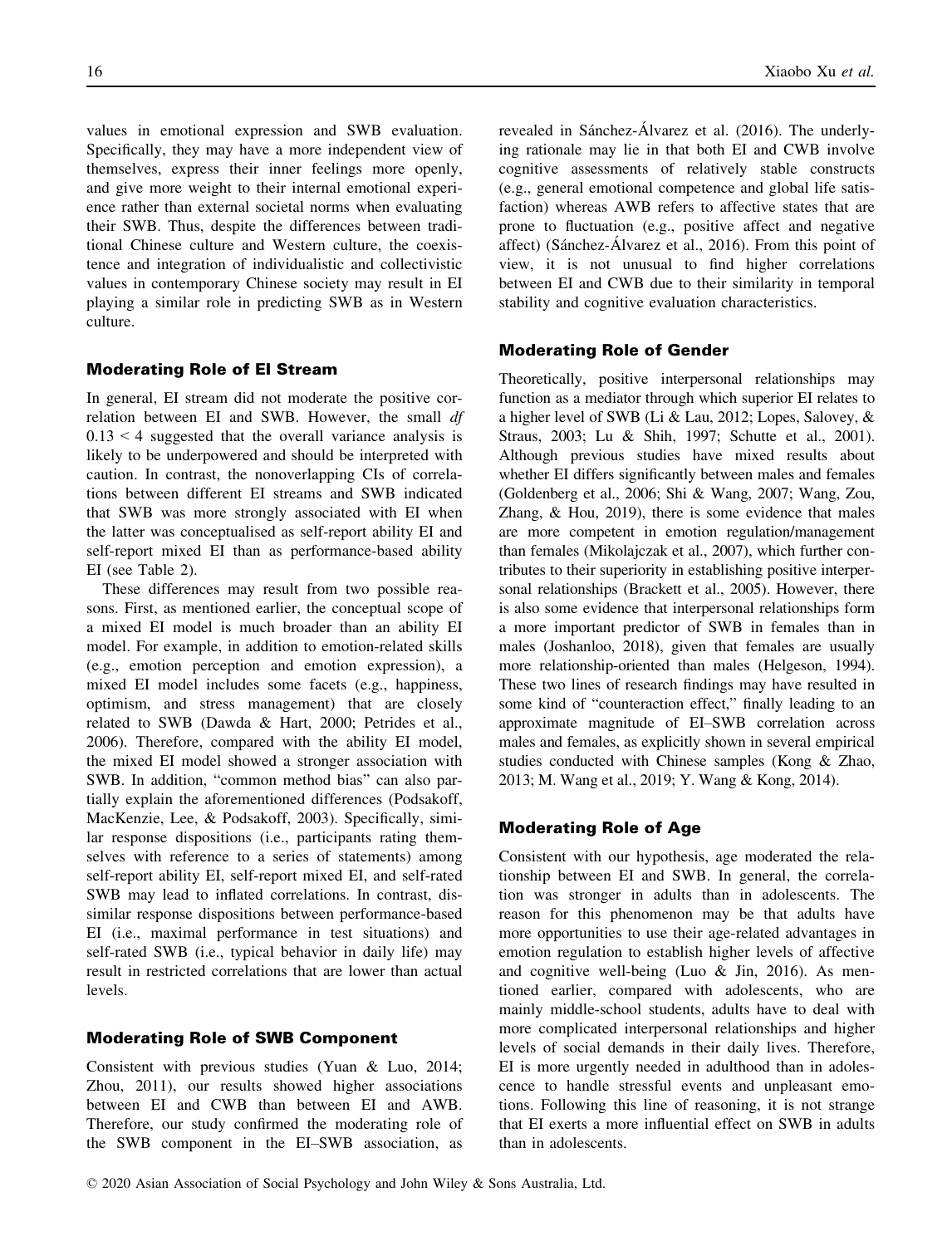However, post hoc analysis further revealed that the previous moderation effect mainly exists in the relationship between EI and mixed SWB, but was not significant in the association between EI and AWB nor in the association between EI and CWB. Given this situation, we should interpret the moderating role of age with caution. Accordingly, we encourage future studies to further disentangle this research question by including age as a continuous variable and exploring possible underlying processes (e.g., complexity of interpersonal relationships and level of social demand) through which EI exerts different effects on SWB across different ages.

#### Moderating Role of Employment Status

As expected, employment status moderated the positive correlation between EI and SWB. Specifically, the correlation was larger in employees than in students. One possible explanation for this result may be related to emotional labour demand. As asserted by Daus and Ashkenasy (2005), EI can predict job performance better in jobs requiring high emotional labour. Similarly, in a recent meta-analytic study, Joseph and Newman (2010) uncovered much stronger correlations between EI and job performance in jobs with higher emotional labour demand than those with lower emotional labour demand. Note that emotional labour is much less demanding for students than for employees because they "are not directed to present specific emotion displays and are not rewarded or penalized for the displays" (Albas & Albas, 1988, p. 273). Therefore, it is reasonable that EI would affect SWB more extensively in employees than in students.

#### Moderating Role of Publication Type

Notably, the overall association between EI and SWB was stronger in published papers than in master's theses. Although this difference became nonsignificant after excluding four journal papers that reported considerably high EI–SWB correlations, it still reminds us that in general, journal does favour submissions that report statistically significant or even noticeably high effect sizes. To control for this bias, researchers should take effective strategies to ensure the quality of their papers submitted to journal (e.g., use validated measures, control for possible confounding factors, use independent and blind assessments). In addition, they should also make efforts to expand the visibility of their nonsignificant findings (e.g., publish them as preprints or in open-access journals).

### Theoretical and Practical Implications

Consistent with prior meta-analytic research conducted in Western and Eastern cultures (Luo & Jin, 2016;

Sánchez-Álvarez et al., 2016; B. Wang & Liang, 2020), the current study revealed a moderately positive association between EI and SWB,  $r = .32$ . Overall, it seems appropriate to conclude that the strength of the EI–SWB association is culturally universal. As discussed earlier, this phenomenon may stem from two possible reasons: (a) Traditional Chinese culture (collectivistic/interdependent focus) may exert a mixed effect on the EI–SWB association and that these effects may cancel each other out and (b) the trend of globalisation facilitates cultural integration and thus diminishes the effect of traditional Chinese culture on the EI–SWB association. Future studies are encouraged to validate the appropriateness of our explanations using culture-related variables (e.g., emotion expression, emotion suppression, emotional differentiation, and individualism/collectivism), and examine whether these variables predict SWB differently across Western and Eastern cultures. In addition, we also encourage future studies to further disentangle possible mediating mechanisms (e.g., interpersonal relationships) through which EI contributes to higher levels of SWB and compare the relative importance of these mediators across different cultural backgrounds.

In the current study, the results of moderation analysis revealed that the EI–SWB association would hold invariant across gender, but would be stronger in adults and employed individuals compared to adolescents and students. Given these findings, future researchers should identify the boundary conditions under which EI contributes to higher levels of SWB. For example, in addition to gender, age, and employment status, future studies can further examine whether other important aspects of demographic characteristics (e.g., race, education level, income level, marital status, occupation, and religion) can also moderate the EI–SWB association. In addition, from the perspective of ecological theory of human development (Bronfenbrenner & Morris, 2006), people live in a complicated reality that consists of different levels of ecosystems; thus, developmental outcomes such as SWB may result from the complex interplay between individual and environmental factors. Following this line, some scholars have proposed that variables such as core self-evaluation (Sun, Wang, & Kong, 2014) and hedonic balance (Prado, Villanueva, & Górriz, 2018) may moderate the strength of the EI–SWB association. Going a step further, we encourage future studies to systematically examine whether other individual (e.g., self-compassion, hope, and optimism) and environmental (e.g., family cohesion and social support) factors can function as moderators in the EI–SWB association.

From a practical perspective, our findings imply that intervention programs that aim to increase individuals' SWB should take EI into consideration. Fortunately, many studies have confirmed that EI can be improved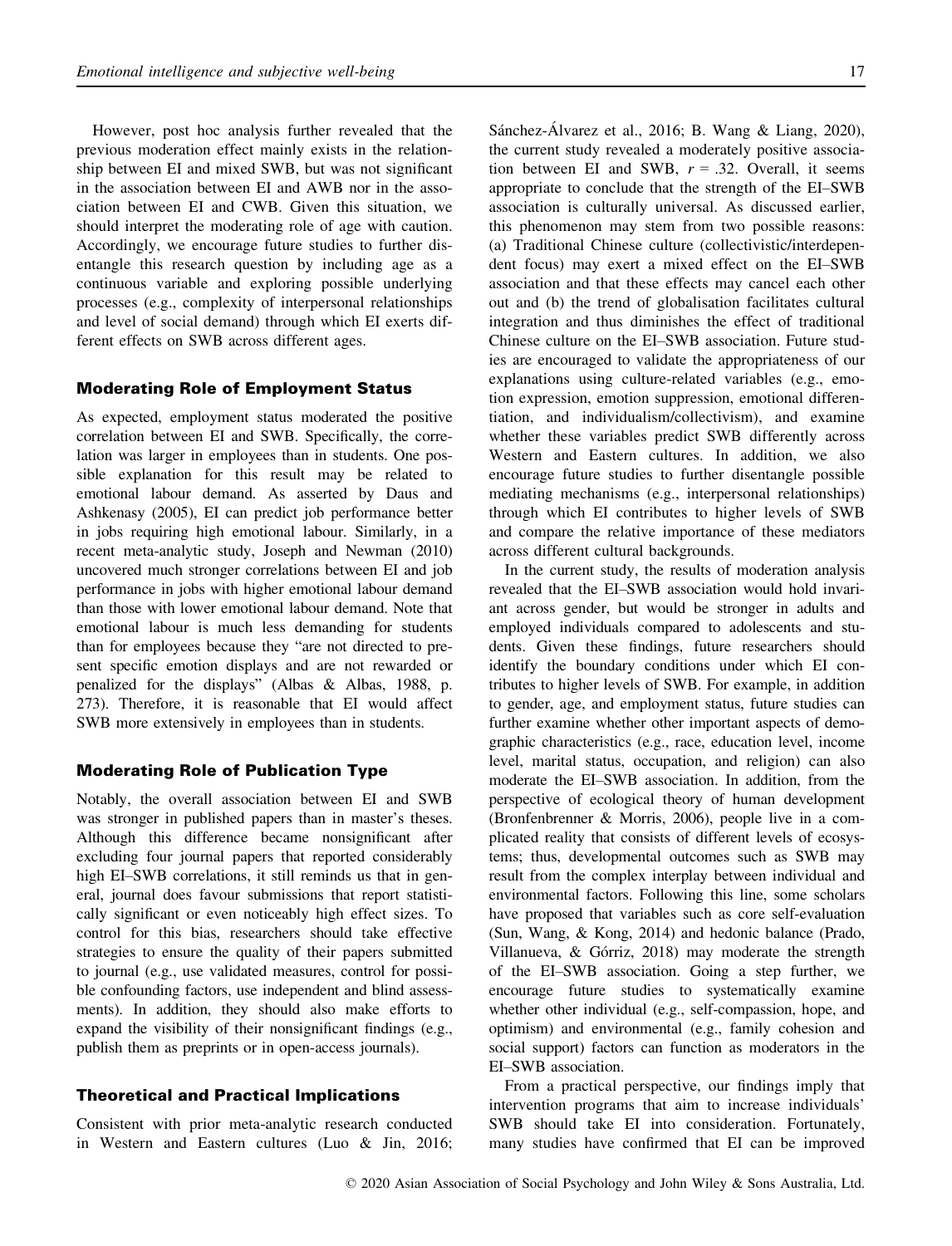by well-designed and scientifically based programs (Schutte, Malouff, & Thorsteinsson, 2013). Therefore, as a promising alternative to improve people's life satisfaction and affective well-being, educators and health professionals can consider initiating EI enhancement programs that are designed to expand individuals' emotion-related knowledge, increase their emotional self-efficacy, and demonstrate the usage of effective emotional regulation strategies (e.g., cognitive reappraisal).

# Limitations and Future Directions

There are some limitations in the present study. First, although we propose that the strength of the EI–SWB association may differ in different cultural contexts (e.g., individualistic and collectivistic values), this study only conducted a meta-analysis with relevant findings in Chinese samples—a subset of Eastern culture population -and compared them with Sánchez-Álvarez et al.'s (2016) meta-analysis, which mainly consists of Western samples. Future studies can further extend this line of research by conducting meta-analyses of the EI–SWB association in other Eastern culture populations (e.g., South Korea and Japan) or by directly examining this association with cross-cultural samples. Second, the present meta-analysis cannot draw any causal relationship between EI and SWB, given that almost all the included studies are cross-sectional. Therefore, longitudinal studies or intervening studies are encouraged to further establish the direction(s) of causality. Third, the lack of studies using performance-based ability EI and self-report mixed EI in our meta-analysis largely restricted the statistical power of relevant findings. Future studies should address this limitation by including EI measures from these two theoretical models and closely examining their relationship with SWB.

### Conclusion

In conclusion, our study revealed a moderately positive association,  $r = .32$ , between EI and SWB within a Chinese sample. In addition, EI stream, SWB component, and participants' age and employment status significantly moderated the strength of this association. Specifically, this association was stronger when EI was measured as self-report ability EI or self-report mixed EI than when it was measured as performance-based ability EI. The association was also stronger when SWB was measured as CWB rather than as AWB, when the study involved adults rather than adolescents, and when the study involved working adults rather than students. In contrast, this association is approximately equal across males and females in the Chinese context.

#### Acknowledgements

This study was supported by Grant (13200-412224- 19052) from Shanghai Humanities and Social Sciences Key Research Base of Psychology. All procedures involving human participants in this study were performed in accordance with the ethical standards of the institutional and/or national research committee and with the 1964 Declaration of Helsinki and its later amendments or comparable ethical standards.

## Conflicts of Interest

The authors declare that they have no conflicts of interest.

### Data Availability Statement

Data are only available upon reasonable request.

# References

\*Studies used for meta-analysis and cited in the main text. Please see supplementary files for the full list of studies used for meta-analysis.

- Aarts, A. A., Anderson, J. E., Anderson, C. J., Attridge, P. R., Attwood, A., Axt, J., . . . Barnett-Cowan, M. (2015). Estimating the reproducibility of psychological science. Science, 349(6251), aac4716. doi:[10.1126/science.aac4716](https://doi.org/10.1126/science.aac4716)
- Albas, C., & Albas, D. (1988). Emotion work and emotion rules: The case of exams. Qualitative Sociology, 11, 259–274. [10.1007/](https://doi.org/10.1007/BF00988966) [BF00988966](https://doi.org/10.1007/BF00988966)
- Ashkanasy, N. M., & Daus, C. S. (2005). Rumors of the death of emotional intelligence in organizational behavior are vastly exaggerated. Journal of Organizational Behavior, 26, 441–452. doi[:10.1002/job.320](https://doi.org/10.1002/job.320)
- Bar-On, R. (1997). The emotional quotient inventory (EQ-i): A test of emotional intelligence. Toronto, Canada: Multi-Health Systems.
- Bar-On, R. (2006). The Bar-On model of emotional-social intelligence (ESI). Psicothema, 18, 13–25.
- Bediou, B., Adams, D. M., Mayer, R. E., Tipton, E., Green, C. S., & Bavelier, D. (2018). Meta-analysis of action video game impact on perceptual, attentional, and cognitive skills. Psychological Bulletin, 144, 77–110. doi[:10.1037/BUL0000130](https://doi.org/10.1037/BUL0000130)
- Borenstein, M., Hedges, L. V., Higgins, J. P., & Rothstein, H. R. (2009). Introduction to meta-analysis. Mahwah, NJ: Wiley.
- Brackett, M. A., Rivers, S. E., Shiffman, S., Lerner, N., & Salovey, P. (2006). Relating emotional abilities to social functioning: A comparison of self-report and performance measures of emotional intelligence. Journal of Personality and Social Psychology, 91, 780– 795. doi:[10.1037/0022-3514.91.4.780](https://doi.org/10.1037/0022-3514.91.4.780)
- Brackett, M. A., Warner, R. M., & Bosco, J. S. (2005). Emotional intelligence and relationship quality among couples. Personal Relationships, 12, 197–212. doi[:10.1111/j.1350-4126.2005.00111.x](https://doi.org/10.1111/j.1350-4126.2005.00111.x)
- Bradburn, N. (1969). The structure of psychological well-being. Chicago: Aldine.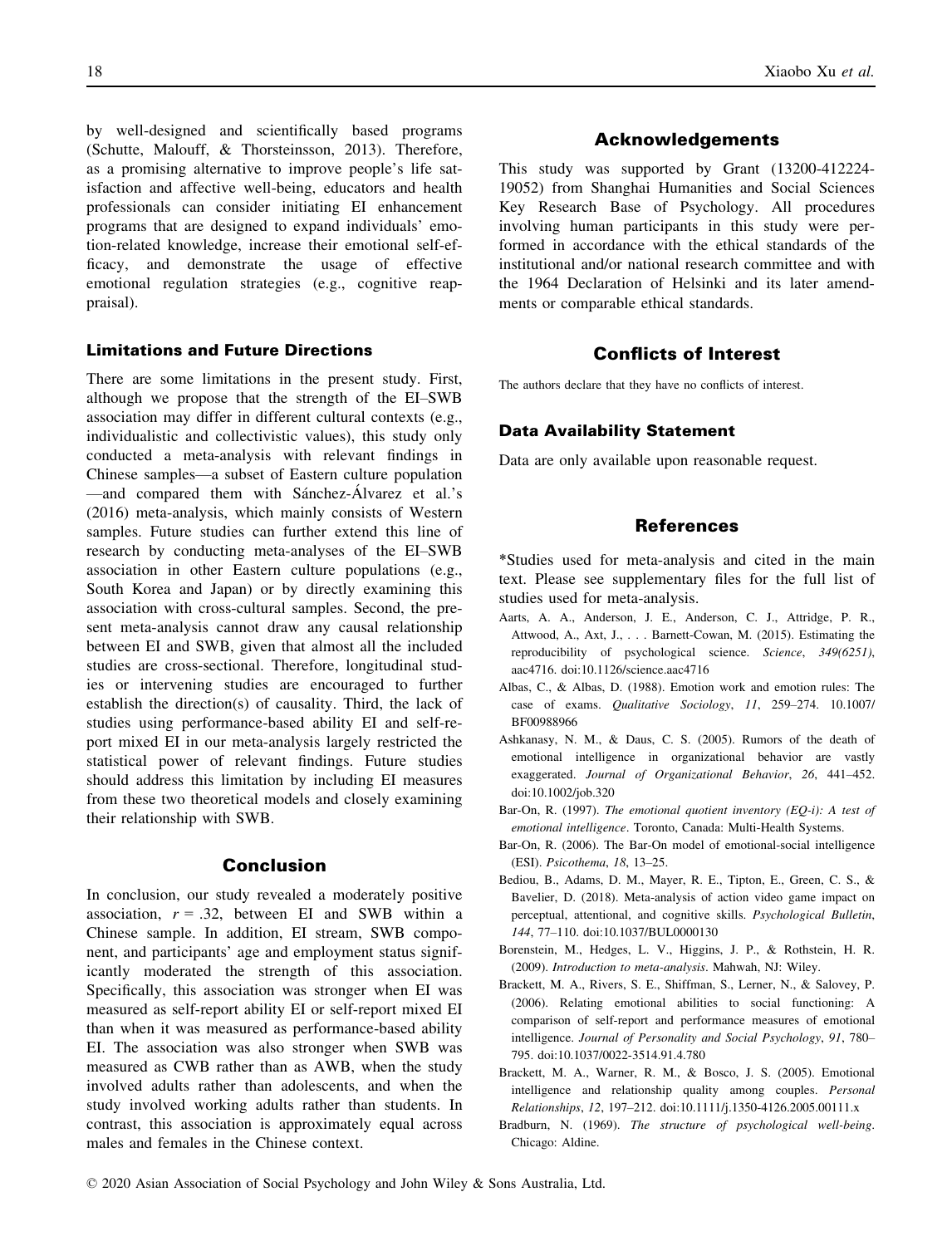- Bronfenbrenner, U., & Morris, P. A.(2006). The bioecological model of human development. In R. M. Lerner & H. Stattin (Eds.), Theoretical models of human development: Vol. 1. Handbook of child psychology, 6th ed (pp. 793–828). Hoboken, NJ: Wiley.
- Campbell, A., Converse, P. E., & Rodgers, W. L. (1976). The quality of American life: Perceptions, evaluation and satisfaction. New York: Russell Sage.
- \*Chen, W.-W., Yan, J. J., & Chen, C.-C. (2018). Lesson of emotions in the family: The role of emotional intelligence in the relation between filial piety and life satisfaction among Taiwanese college students. Asian Journal of Social Psychology, 21, 74–82. doi[:10.](https://doi.org/10.1111/ajsp.12207) [1111/ajsp.12207](https://doi.org/10.1111/ajsp.12207)
- \*Chen, Y., Peng, Y., & Fang, P. (2016). Emotional intelligence mediates the relationship between age and subjective well-being. International Journal of Aging & Human Development, 83, 91–107. doi[:10.1177/0091415016648705](https://doi.org/10.1177/0091415016648705)
- Costanza, R., Kubiszewski, I., Giovannini, E., Lovins, H., McGlade, J., Pickett, K. E., . . . Wilkinson, R. (2014). Development: Time to leave GDP behind. Nature, 505, 283–285. doi[:10.1038/505283a](https://doi.org/10.1038/505283a)
- Daus, C. S., & Ashkanasy, N. M. (2005). The case for the ability-based model of emotional intelligence in organizational behavior. Journal of Organizational Behavior, 26, 453–466. doi[:10.1002/job.321](https://doi.org/10.1002/job.321)
- Dawda, D., & Hart, S. D. (2000). Assessing emotional intelligence: Reliability and validity of the Bar-On Emotional Quotient Inventory (EQ-i) in university students. Personality and Individual Differences, 28, 797–812. doi[:10.1016/S0191-8869\(99\)00139-7](https://doi.org/10.1016/S0191-8869(99)00139-7)
- Del Re, A. C., & Hoyt, W. T. (2010). MAd: Meta-analysis with mean differences (R package Version 0.8-2). Retrieved from [http://CRAN.](http://CRAN.R-project.org/package=MAd) [R-project.org/package=MAd](http://CRAN.R-project.org/package=MAd)
- Di Fabio, A., & Kenny, M. E. (2016). Promoting well-being: The contribution of emotional intelligence. Frontiers in Psychology, 7, 1182. doi:[10.3389/fpsyg.2016.01182](https://doi.org/10.3389/fpsyg.2016.01182)
- Diener, E., Emmons, R. A., Larsen, R. J., & Grifn, S. (1985). The satisfaction with life scale. Journal of Personality Assessment, 49, 71–75. doi:[10.1207/S15327752JPA4901\\_13](https://doi.org/10.1207/S15327752JPA4901_13)
- Diener, E., Gohm, C. L., Suh, E., & Oishi, S. (2000). Similarity of the Relations between Marital Status and Subjective Well-Being Across Cultures. Journal of Cross-Cultural Psychology, 31, 419–436. doi[:10.](https://doi.org/10.1177/0022022100031004001) [1177/0022022100031004001](https://doi.org/10.1177/0022022100031004001)
- Diener, E., Oishi, S., & Tay, L. (2018). Advances in subjective wellbeing research. Nature Human Behaviour, 2, 253–260. doi[:10.1038/](https://doi.org/10.1038/s41562-018-0307-6) [s41562-018-0307-6](https://doi.org/10.1038/s41562-018-0307-6)
- Diener, E., Pressman, S. D., Hunter, J., & Delgadillo-Chase, D. (2017). If, why, and when subjective well-being influences health, and future needed research. Applied Psychology: Health and Well-Being, 9, 133–167. doi:[10.1111/aphw.12090](https://doi.org/10.1111/aphw.12090)
- Duval, S., & Tweedie, R. (2000). Trim and fill: A simple funnel-plot-based method of testing and adjusting for publication bias in meta-analysis. Biometrics, 56, 455–463. doi[:10.1111/j.0006-341X.2000.00455.x](https://doi.org/10.1111/j.0006-341X.2000.00455.x)
- Ebesutani, C., Regan, J., Smith, A., Reise, S., Higa-McMillan, C., & Chorpita, B. F. (2012). The 10-item positive and negative affect schedule for children, child and parent shortened versions: Application of item response theory for more efficient assessment. Journal of Psychopathology and Behavioral Assessment, 34, 191– 203.<https://doi.org/10.1007/s10862-011-9273-2>
- Egger, M., Davey Smith, G., Schneider, M., & Minder, C. (1997). Bias in meta-analysis detected by a simple, graphical test. British Medical Journal, 315(7109), 629–634. doi:[10.1136/BMJ.315.7109.629](https://doi.org/10.1136/BMJ.315.7109.629)
- Fan, X. (1999). Life satisfaction index A. Chinese Mental Health Journal, supplementary issue, 75–55.
- Fazio, A. F. (1977). A concurrent validational study of the NCHS general well-being schedule. Vital and Health Statistics. Series 2. Data Evaluation and Methods Research, 73, 1–53.
- Fisher, Z., & Tipton, E. (2015). Robumeta: An R-package for robust variance estimation in meta-analysis. Retrieved from [http://arxiv.org/](http://arxiv.org/abs/1503.02220) [abs/1503.02220](http://arxiv.org/abs/1503.02220)
- Furnham, A., & Petrides, K. V. (2003). Trait emotional intelligence and happiness. Social Behavior and Personality: An International Journal, 31, 815–823. doi:[10.2224/sbp.2003.31.8.815](https://doi.org/10.2224/sbp.2003.31.8.815)
- Gannon, N., & Ranzijn, R. (2005). Does emotional intelligence predict unique variance in life satisfaction beyond IQ and personality? Personality and Individual Differences, 38, 1353–1364. doi[:10.1016/](https://doi.org/10.1016/j.paid.2004.09.001) [j.paid.2004.09.001](https://doi.org/10.1016/j.paid.2004.09.001)
- \*Geng, Y. (2018). Gratitude mediates the effect of emotional intelligence on subjective well-being: A structural equation modeling analysis. Journal of Health Psychology, 3, 1378–1386. doi[:10.1177/](https://doi.org/10.1177/1359105316677295) [1359105316677295](https://doi.org/10.1177/1359105316677295)
- Goldenberg, I., Matheson, K., & Mantler, J. (2006). The assessment of emotional intelligence: A comparison of performance-based and selfreport methodologies. Journal of Personality Assessment, 86, 33–45. doi[:10.1207/s15327752jpa8601\\_05](https://doi.org/10.1207/s15327752jpa8601_05)
- Hedges, L. V., Tipton, E., & Johnson, M. C. (2010). Robust variance estimation in meta-regression with dependent effect size estimates. Research Synthesis Methods, 1, 39–65. doi:[10.1002/jrsm.5](https://doi.org/10.1002/jrsm.5)
- Helgeson, V.S. (1994). Relation of agency and communion to wellbeing: Evidence and potential explanations. Psychological Bulletin, 116, 412–428. doi[:10.1037/0033-2909.116.3.412](https://doi.org/10.1037/0033-2909.116.3.412)
- Hyde, J. S., & Linn, M. C. (2006). Gender similarities in mathematics and science. Science, 314, 599–600. doi[:10.1126/science.1132154](https://doi.org/10.1126/science.1132154)
- Jones, R. J., Woods, S. A., & Guillaume, Y. R. F. (2016). The effectiveness of workplace coaching: A meta-analysis of learning and performance outcomes from coaching. Journal of Occupational and Organizational Psychology, 89, 249–277. doi[:10.1111/JOOP.12119](https://doi.org/10.1111/JOOP.12119)
- Joseph, D. L., & Newman, D. A. (2010). Emotional intelligence: An integrative meta-analysis and cascading model. Journal of Applied Psychology, 95, 54–78. doi:[10.1037/a0017286](https://doi.org/10.1037/a0017286)
- Joshanloo, M. (2018). Gender differences in the predictors of life satisfaction across 150 nations. Personality and Individual Differences, 135, 312–315. doi[:10.1016/J.PAID.2018.07.043](https://doi.org/10.1016/J.PAID.2018.07.043)
- Kang, S., Shaver, P. R., Sue, S., Min, K.-H., & Jin, H. (2003). Culturespecific patterns in the prediction of life satisfaction: Roles of emotion, relationship quality, and self-esteem. Personality and Social Psychology Bulletin, 29, 1596–1608. doi[:10.1177/0146167203255986](https://doi.org/10.1177/0146167203255986)
- Keyes, C. L. M., & Magyar-Moe, J. (2003). The measurement and utility of adult subjective well-being. In S. J. Lopez & C.R. Snyder (Eds.), Positive psychological assessment (pp. 411–425). Washington, DC: American Psychological Association.
- Kim, H. S., Sherman, D. K., Ko, D., & Taylor, S. E. (2006). Pursuit of comfort and pursuit of harmony: Culture, relationships, and social support seeking. Personality and Social Psychology Bulletin, 32, 1595–1607. doi[:10.1177/0146167206291991](https://doi.org/10.1177/0146167206291991)
- Kong, F. (2017). The validity of the Wong and Law Emotional Intelligence Scale in a Chinese sample: Tests of measurement invariance and latent mean differences across gender and age. Personality and Individual Differences, 116, 29–31. doi[:10.1016/j.pa](https://doi.org/10.1016/j.paid.2017.04.025) [id.2017.04.025](https://doi.org/10.1016/j.paid.2017.04.025)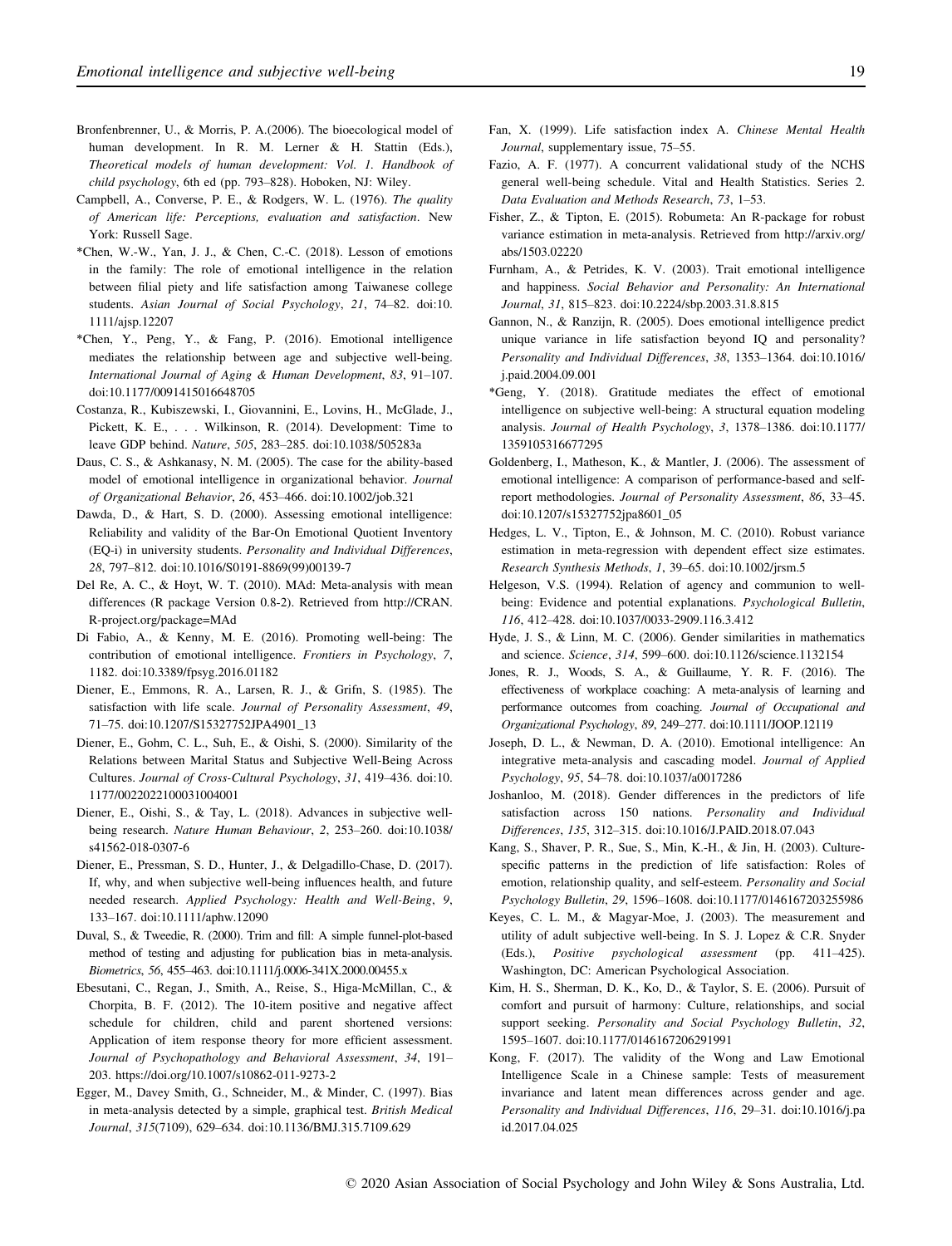- \*Kong, F., Gong, X., Sajjad, S., Yang, K., & Zhao, J. (2019). How is emotional intelligence linked to life satisfaction? The mediating role of social support, positive affect and negative affect. Journal of Happiness Studies, 20, 2733–2745. doi[:10.1007/s10902-018-](https://doi.org/10.1007/s10902-018-00069-4) [00069-4](https://doi.org/10.1007/s10902-018-00069-4)
- \*Kong, F., & Zhao, J. (2013). Affective mediators of the relationship between trait emotional intelligence and life satisfaction in young adults. Personality and Individual Differences, 54, 197–201. doi[:10.](https://doi.org/10.1016/j.paid.2012.08.028) [1016/j.paid.2012.08.028](https://doi.org/10.1016/j.paid.2012.08.028)
- Koydemir, S., & Schütz, A.  $(2012)$ . Emotional intelligence predicts components of subjective well-being beyond personality: A twocountry study using self- and informant reports. Journal of Positive Psychology, 7, 107–118. doi:[10.1080/17439760.2011.647050](https://doi.org/10.1080/17439760.2011.647050)
- Lauer, J. E., Yhang, E., & Lourenco, S. F. (2019). The development of gender differences in spatial reasoning: A meta-analytic review. Psychological Bulletin, 145, 537–565. doi[:10.1037/BUL0000191](https://doi.org/10.1037/BUL0000191)
- Li, W., & Lau, M. (2012). Interpersonal relations and subjective wellbeing among preadolescents in China. Child Indicators Research, 5, 587–608. doi:[10.1007/S12187-012-9137-7](https://doi.org/10.1007/S12187-012-9137-7)
- \*Liu, Y., Wang, Z., & L€u, W. (2013). Resilience and affect balance as mediators between trait emotional intelligence and life satisfaction. Personality and Individual Differences, 54, 850–855. doi[:10.1016/j.](https://doi.org/10.1016/j.paid.2012.12.010) [paid.2012.12.010](https://doi.org/10.1016/j.paid.2012.12.010)
- Lopes, P. N., Salovey, P., & Straus, R. (2003). Emotional intelligence, personality, and the perceived quality of social relationships. Personality and Individual Differences, 35, 641–658. doi[:10.1016/](https://doi.org/10.1016/S0191-8869(02)00242-8) [S0191-8869\(02\)00242-8](https://doi.org/10.1016/S0191-8869(02)00242-8)
- Lu, L. (2005). In pursuit of happiness: The cultural psychological study of SWB. Chinese Journal of Psychology, 47, 99–112.
- Lu, L., & Kao, S.-F. (2002). Traditional and modern characteristics across the generations: Similarities and discrepancies. Journal of Social Psychology, 142, 45–59. doi[:10.1080/00224540209603884](https://doi.org/10.1080/00224540209603884)
- Lu, L., & Shih, J. B. (1997). Sources of happiness: A qualitative approach. Journal of Social Psychology, 137, 181–187. doi[:10.1080/](https://doi.org/10.1080/00224549709595429) [00224549709595429](https://doi.org/10.1080/00224549709595429)
- Luo, Z., & Jin, C. (2016). A comprehensive meta-analysis of the relationship between emotional intelligence and mental health with Chinese samples. Psychological Development and Education, 32, 623–630. doi:[10.16187/j.cnki.issn1001-4918.2016.05.13](https://doi.org/10.16187/j.cnki.issn1001-4918.2016.05.13)
- $*Lv$ , Q., Wu, Y., & Tong, S. (2016). A research on the effects of hotel employees' subjective well-being, emotional intelligence and emotional labor strategies towards turnover intention. Human Resources Development of China, 2, 43–51. doi:[10.16471/j.cnki.11-](https://doi.org/10.16471/j.cnki.11-2822/c.2016.02.006) [2822/c.2016.02.006](https://doi.org/10.16471/j.cnki.11-2822/c.2016.02.006)
- MacCann, C., Jiang, Y., Brown, L. E. R., Double, K. S., Bucich, M., & Minbashian, A. (2020). Emotional intelligence predicts academic performance: A meta-analysis. Psychological Bulletin, 146, 150–186. doi[:10.1037/BUL0000219](https://doi.org/10.1037/BUL0000219)
- Markus, H. R., & Kitayama, S. (1991). Culture and the self: Implications for cognition, emotion, and motivation. Psychological Review, 98, 224–253. doi[:10.1037/0033-295X.98.2.224](https://doi.org/10.1037/0033-295X.98.2.224)
- Martins, A., Ramalho, N., & Morin, E. (2010). A comprehensive metaanalysis of the relationship between Emotional Intelligence and health. Personality and Individual Differences, 49, 554–564. doi[:10.](https://doi.org/10.1016/J.PAID.2010.05.029) [1016/J.PAID.2010.05.029](https://doi.org/10.1016/J.PAID.2010.05.029)
- Mayer, J. D., Roberts, R. D., & Barsade, S. G. (2008). Human abilities: Emotional intelligence. Annual Review of Psychology, 59, 507–536. doi[:10.1146/annurev.psych.59.103006.093646](https://doi.org/10.1146/annurev.psych.59.103006.093646)
- Mayer, J. D., Salovey, P., & Caruso, D. R. (2002). Mayer-Salovey-Caruso Emotional Intelligence Test (MSCEIT) item booklet. UNH Personality Lab. 26. Retrieved from [https://scholars.unh.edu/persona](https://scholars.unh.edu/personality_lab/26) [lity\\_lab/26](https://scholars.unh.edu/personality_lab/26)
- Miao, Y. (2003). Happiness in psychology filed: Research into the theory and measurement of well-being (published Master's thesis). China Master's Theses Full-Text Database.. Retrieved from [https://](https://kns.cnki.net/KCMS/detail/detail.aspx?dbcode=CDFD&dbname=CDFD9908&filename=2003070557.nh&uid=WEEvREcwSlJHSldSdmVqMDh6aSs3ZDdDcXRDZW5BTHpIaExUNTMxWmgvQT0=$9A4hF_YAuvQ5obgVAqNKPCYcEjKensW4IQMovwHtwkF4VYPoHbKxJw!!&v=MDIxNTlLVjEyN0hiTy9IdFRKcUpFYlBJUjhlWDFMdXhZUzdEaDFUM3FUcldNMUZyQ1VSN3FlWnVkdUZ5am1WN3o=) [kns.cnki.net/KCMS/detail/detail.aspx?dbcode=CDFD&dbname=CDF](https://kns.cnki.net/KCMS/detail/detail.aspx?dbcode=CDFD&dbname=CDFD9908&filename=2003070557.nh&uid=WEEvREcwSlJHSldSdmVqMDh6aSs3ZDdDcXRDZW5BTHpIaExUNTMxWmgvQT0=$9A4hF_YAuvQ5obgVAqNKPCYcEjKensW4IQMovwHtwkF4VYPoHbKxJw!!&v=MDIxNTlLVjEyN0hiTy9IdFRKcUpFYlBJUjhlWDFMdXhZUzdEaDFUM3FUcldNMUZyQ1VSN3FlWnVkdUZ5am1WN3o=) [D9908&filename=2003070557.nh&uid=WEEvREcwSlJHSldSdmVq](https://kns.cnki.net/KCMS/detail/detail.aspx?dbcode=CDFD&dbname=CDFD9908&filename=2003070557.nh&uid=WEEvREcwSlJHSldSdmVqMDh6aSs3ZDdDcXRDZW5BTHpIaExUNTMxWmgvQT0=$9A4hF_YAuvQ5obgVAqNKPCYcEjKensW4IQMovwHtwkF4VYPoHbKxJw!!&v=MDIxNTlLVjEyN0hiTy9IdFRKcUpFYlBJUjhlWDFMdXhZUzdEaDFUM3FUcldNMUZyQ1VSN3FlWnVkdUZ5am1WN3o=) [MDh6aSs3ZDdDcXRDZW5BTHpIaExUNTMxWmgvQT0=\\$9A4hF\\_](https://kns.cnki.net/KCMS/detail/detail.aspx?dbcode=CDFD&dbname=CDFD9908&filename=2003070557.nh&uid=WEEvREcwSlJHSldSdmVqMDh6aSs3ZDdDcXRDZW5BTHpIaExUNTMxWmgvQT0=$9A4hF_YAuvQ5obgVAqNKPCYcEjKensW4IQMovwHtwkF4VYPoHbKxJw!!&v=MDIxNTlLVjEyN0hiTy9IdFRKcUpFYlBJUjhlWDFMdXhZUzdEaDFUM3FUcldNMUZyQ1VSN3FlWnVkdUZ5am1WN3o=) [YAuvQ5obgVAqNKPCYcEjKensW4IQMovwHtwkF4VYPoHbKxJw](https://kns.cnki.net/KCMS/detail/detail.aspx?dbcode=CDFD&dbname=CDFD9908&filename=2003070557.nh&uid=WEEvREcwSlJHSldSdmVqMDh6aSs3ZDdDcXRDZW5BTHpIaExUNTMxWmgvQT0=$9A4hF_YAuvQ5obgVAqNKPCYcEjKensW4IQMovwHtwkF4VYPoHbKxJw!!&v=MDIxNTlLVjEyN0hiTy9IdFRKcUpFYlBJUjhlWDFMdXhZUzdEaDFUM3FUcldNMUZyQ1VSN3FlWnVkdUZ5am1WN3o=) [!!&v=MDIxNTlLVjEyN0hiTy9IdFRKcUpFYlBJUjhlWDFMdXhZU](https://kns.cnki.net/KCMS/detail/detail.aspx?dbcode=CDFD&dbname=CDFD9908&filename=2003070557.nh&uid=WEEvREcwSlJHSldSdmVqMDh6aSs3ZDdDcXRDZW5BTHpIaExUNTMxWmgvQT0=$9A4hF_YAuvQ5obgVAqNKPCYcEjKensW4IQMovwHtwkF4VYPoHbKxJw!!&v=MDIxNTlLVjEyN0hiTy9IdFRKcUpFYlBJUjhlWDFMdXhZUzdEaDFUM3FUcldNMUZyQ1VSN3FlWnVkdUZ5am1WN3o=) [zdEaDFUM3FUcldNMUZyQ1VSN3FlWnVkdUZ5am1WN3o=](https://kns.cnki.net/KCMS/detail/detail.aspx?dbcode=CDFD&dbname=CDFD9908&filename=2003070557.nh&uid=WEEvREcwSlJHSldSdmVqMDh6aSs3ZDdDcXRDZW5BTHpIaExUNTMxWmgvQT0=$9A4hF_YAuvQ5obgVAqNKPCYcEjKensW4IQMovwHtwkF4VYPoHbKxJw!!&v=MDIxNTlLVjEyN0hiTy9IdFRKcUpFYlBJUjhlWDFMdXhZUzdEaDFUM3FUcldNMUZyQ1VSN3FlWnVkdUZ5am1WN3o=).
- Miao, C., Humphrey, R. H., & Qian, S. (2017). Are the emotionally intelligent good citizens or counterproductive? A meta-analysis of emotional intelligence and its relationships with organizational citizenship behavior and counterproductive work behavior. Personality and Individual Differences, 116, 144–156. doi[:10.1016/j.](https://doi.org/10.1016/j.paid.2017.04.015) [paid.2017.04.015](https://doi.org/10.1016/j.paid.2017.04.015)
- Mikolajczak, M., Luminet, O., Leroy, C., & Roy, E. (2007). Psychometric properties of the Trait Emotional Intelligence Questionnaire: Factor structure, reliability, construct, and incremental validity in a French-speaking population. Journal of Personality Assessment, 88, 338–353. doi[:10.1080/00223890701333431](https://doi.org/10.1080/00223890701333431)
- Modesti, P. A., Reboldi, G., Cappuccio, F. P., Agyemang, C., Remuzzi, G., Rapi, S., . . . Parati, G. (2016). Panethnic differences in blood pressure in Europe: A systematic review and meta-analysis. PLOS ONE, 11, e0147601. doi[:10.1371/journal.pone.0147601](https://doi.org/10.1371/journal.pone.0147601)
- Moher, D., Liberati, A., Tetzlaff, J., & Altman, D. G. (2009). Preferred reporting items for systematic reviews and meta-analyses: The PRISMA statement. PLOS MEDICINE, 6, e1000097. doi[:10.1371/](https://doi.org/10.1371/journal.pmed.1000097) [journal.pmed.1000097](https://doi.org/10.1371/journal.pmed.1000097)
- Moore, S., Diener, E., & Tan, K. (2018). Using multiple methods to more fully understand causal relations: Positive affect enhances social relationships. In E. Diener, S. Oishi, & L. Tay (Eds.). Ehandbook of subjective well-being. Salt Lake City, UT: DEF Publishers. Retrieved from<https://www.nobascholar.com/chapters/1>
- Orwin, R. G. (1983). A fail-safe N for effect size in meta-analysis. Journal of Educational Statistics and Behavioral Statistics, 8, 157– 159. doi:[10.3102/10769986008002157](https://doi.org/10.3102/10769986008002157)
- Petrides, K. V., Sangareau, Y., Furnham, A., & Frederickson, N. (2006). Trait emotional intelligence and children's peer relations at school. Social Development, 15, 537–547. doi:[10.1111/j.1467-9507.](https://doi.org/10.1111/j.1467-9507.2006.00355.x) [2006.00355.x](https://doi.org/10.1111/j.1467-9507.2006.00355.x)
- Podsakoff, P., MacKenzie, S., Lee, J., & Podsakoff, N. (2003). Common method biases in behavioral research: A critical review of the literature and recommendation remedies. Journal of Applied Psychology, 88, 879–903. doi:[10.1037/0021-9010.88.5.879](https://doi.org/10.1037/0021-9010.88.5.879)
- Prado, V., Villanueva, L., & Górriz, A. (2018). Trait emotional intelligence and subjective well-being in adolescents: The moderating role of feelings. Psicothema, 30, 310–315. doi[:10.7334/](https://doi.org/10.7334/psicothema2017.232) [psicothema2017.232](https://doi.org/10.7334/psicothema2017.232)
- Pustejovsky, J. E. (2015). clubSandwich: Cluster-robust (sandwich) variance estimators with small sample corrections. R package Version 0.0.0.9000. Retrieved from<https://github.com/jepusto/clubSandwich>
- Quinn-Nilas, C. (2020). Self-reported trait mindfulness and couples' relationship satisfaction: A meta-analysis. Mindfulness, 11, 835–848. doi[:10.1007/s12671-020-01303-y](https://doi.org/10.1007/s12671-020-01303-y)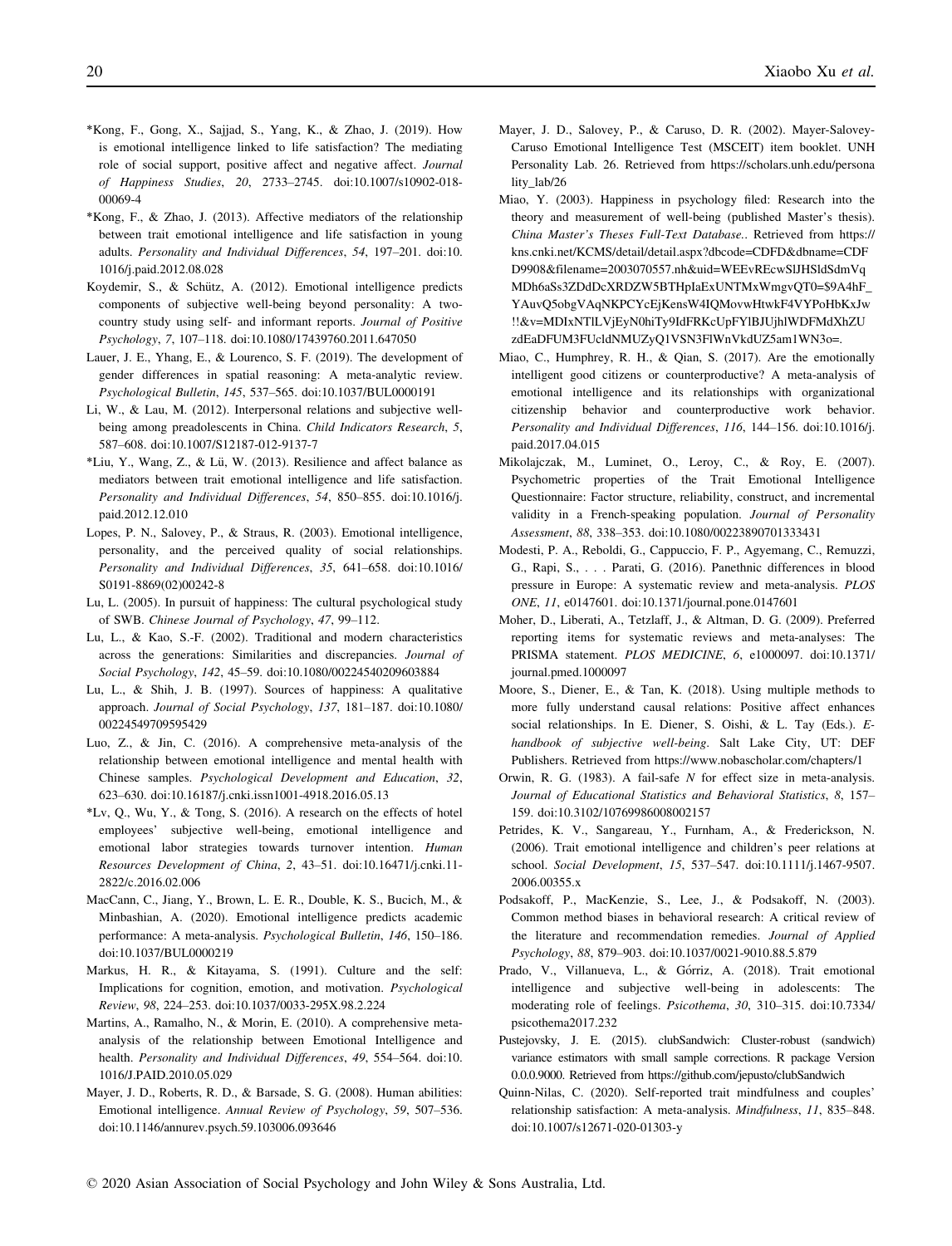- Rosenthal, R. (1979). The file drawer problem and tolerance for null results. Psychological Bulletin, 86, 638–641. doi:[10.1037/0033-2909.](https://doi.org/10.1037/0033-2909.86.3.638) [86.3.638](https://doi.org/10.1037/0033-2909.86.3.638)
- Sánchez-Álvarez, N., Extremera, N., & Fernández-Berrocal, P. (2016). The relation between emotional intelligence and subjective wellbeing: A meta-analytic investigation. Journal of Positive Psychology, 11, 276–285. doi[:10.1080/17439760.2015.1058968](https://doi.org/10.1080/17439760.2015.1058968)
- Schneider, T. R., Lyons, J. B., & Khazon, S. (2013). Emotional intelligence and resilience. Personality and Individual Differences, 55, 909–914. doi[:10.1016/j.paid.2013.07.460](https://doi.org/10.1016/j.paid.2013.07.460)
- Schutte, N. S., Malouff, J. M., Bobik, C., Coston, T. D., Greeson, C., Jedlicka, C., . . . Wendorf, G. (2001). Emotional intelligence and interpersonal relations. Journal of Social Psychology, 141, 523–536. doi[:10.1080/00224540109600569](https://doi.org/10.1080/00224540109600569)
- Schutte, N. S., Malouff, J. M., Hall, L. E., Haggerty, D. J., Cooper, J. T., Golden, C. J. & Dornheim, L. (1998). Development and validation of a measure of emotional intelligence. Personality and Individual Differences, 25, 167–177. doi:[10.1016/S0191-8869\(98\)00001-4](https://doi.org/10.1016/S0191-8869(98)00001-4)
- Schutte, N. S., Malouff, J. M., & Thorsteinsson, E. B. (2013). Increasing emotional intelligence through training: Current status and future directions. International Journal of Emotional Education, 5, 56–72.
- Schutte, N. S., Malouff, J. M., Thorsteinsson, E. B., Bhullar, N., & Rooke, S. E. (2007). A meta-analytic investigation of the relationship between emotional intelligence and health. Personality and Individual Differences, 42, 921–933. doi:[10.1016/j.paid.2006.09.003](https://doi.org/10.1016/j.paid.2006.09.003)
- Shi, J., & Wang, L. (2007). Validation of emotional intelligence scale in Chinese university students. Personality and Individual Differences, 43, 377–387. doi:[10.1016/j.paid.2006.12.012](https://doi.org/10.1016/j.paid.2006.12.012)
- Sliter, M., Chen, Y., Withrow, S., & Sliter, K. (2013). Older and (emotionally) smarter? Emotional intelligence as a mediator in the relationship between age and emotional labor strategies in service employees. Experimental Aging Research, 39, 466–479. doi[:10.1080/](https://doi.org/10.1080/0361073X.2013.808105) [0361073X.2013.808105](https://doi.org/10.1080/0361073X.2013.808105)
- Soto, J. A., Perez, C. R., Kim, Y.-H., Lee, E. A., & Minnick, M. R. (2011). Is expressive suppression always associated with poorer psychological functioning? A cross-cultural comparison between European Americans and Hong Kong Chinese. Emotion, 11, 1450– 1455. doi:[10.1037/a0023340](https://doi.org/10.1037/a0023340)
- Suh, E., Diener, E., Oishi, S., & Triandis, H.C. (1998). The shifting basis of life satisfaction judgments across cultures: Emotions versus norms. Journal of Personality and Social Psychology, 74, 482–493. doi[:10.1037/0022-3514.74.2.482](https://doi.org/10.1037/0022-3514.74.2.482)
- Suh, E. M. (2000). Self, the hyphen between culture and subjective well-being. In E. Diener & E. M. Suh (Eds.), Culture and subjective well-being (pp. 63–86). Cambridge, MA: MIT Press.
- Sun, P., Wang, S., & Kong, F. (2014). Core self-evaluations as mediator and moderator of the relationship between emotional intelligence and life satisfaction. Social Indicators Research, 118, 173–180. doi:[10.1007/s11205-013-0413-9](https://doi.org/10.1007/s11205-013-0413-9)
- Tanner-Smith, E. E., & Tipton, E. (2014). Robust variance estimation with dependent effect sizes: Practical considerations including a software tutorial in Stata and SPSS. Research Synthesis Methods, 5, 13–30. doi:[10.1002/jrsm.1091](https://doi.org/10.1002/jrsm.1091)
- Tenney, E. R., Poole, J. M., & Diener, E. (2016). Does positivity enhance work performance? Why, when, and what we don't know. Research in Organizational Behavior, 36, 27–46. doi:[10.1016/j.riob.2016.11.002](https://doi.org/10.1016/j.riob.2016.11.002)
- Tian, L., Du, M., & Huebner, E. S. (2015). The effect of gratitude on elementary school students' subjective well-being in schools: The mediating role of prosocial behavior. Social Indicators Research, 122, 887–904. doi[:10.1007/s11205-014-0712-9](https://doi.org/10.1007/s11205-014-0712-9)
- Tottenham, N., Hare, T. A., & Casey, B. J. (2011). Behavioral assessment of emotion discrimination, emotion regulation, and cognitive control in childhood, adolescence, and adulthood. Frontiers in Psychology, 2, 39. doi:[10.3389/fpsyg.2011.00039](https://doi.org/10.3389/fpsyg.2011.00039)
- Tsaousis, I., & Kazi, S. (2013). Factorial invariance and latent mean differences of scores on trait emotional intelligence across gender and age. Personality and Individual Differences, 54, 169–173. doi[:10.1016/j.paid.2012.08.016](https://doi.org/10.1016/j.paid.2012.08.016)
- Viechtbauer, W. (2010). Conducting meta-analyses in R with the metafor package. Journal of Statistical Software, 36, 1–48. doi[:10.](https://doi.org/10.18637/jss.v036.i03) [18637/jss.v036.i03](https://doi.org/10.18637/jss.v036.i03)
- Wang, B., & Liang, J. (2020). Relation between emotional intelligence and subjective well-being: A meta-analytic approach. China Journal of Health Psychology, 28, 810–819. doi:[10.13342/j.cnki.cjhp.2020.](https://doi.org/10.13342/j.cnki.cjhp.2020.06.003) [06.003](https://doi.org/10.13342/j.cnki.cjhp.2020.06.003)
- Wang, M., Zou, H., Zhang, W., & Hou, K. (2019). Emotional intelligence and subjective well-being in Chinese university students: The role of humor styles. Journal of Happiness Studies, 20, 1163– 1178. doi:[10.1007/s10902-018-9982-2](https://doi.org/10.1007/s10902-018-9982-2)
- \*Wang, X., Wang, Q., Zhang, Y., & Hao, L. (2018). Emotional intelligence and subjective well-being: The intermediary role of surface acting. Chinese Journal of Clinical Psychology, 26(2), 380-382, 379. doi[:10.16128/j.cnki.1005-3611.2018.02.036](https://doi.org/10.16128/j.cnki.1005-3611.2018.02.036)
- \*Wang, Y., & Kong, F. (2014). The role of emotional intelligence in the impact of mindfulness on life satisfaction and mental distress. Social Indicators Research, 116, 843–852. doi[:10.1007/s11205-013-0327-6](https://doi.org/10.1007/s11205-013-0327-6)
- Watson, D., Clark, L. A., & Tellegen, A. (1988). Development and validation of brief measures of positive and negative affect: The PANAS scales. Journal of Personality and Social Psychology, 54, 1063–1070. doi[:10.1037/0022-3514.54.6.1063](https://doi.org/10.1037/0022-3514.54.6.1063)
- \*Wei, L. (2014). The research on relationship among emotional intelligence, subjective well-being and work engagement of preschool teachers (published Master's thesis). China Master's theses full-text database. Retrieved from [https://kns.cnki.net/KCMS/detail/](https://kns.cnki.net/KCMS/detail/detail.aspx?dbcode=CMFD&dbname=CMFD201501&filename=1014078027.nh&uid=WEEvREcwSlJHSldSdmVqMDh6aSs3ZC9BOVhuOGtXTFhGNjNtMHNwQU10UT0=$9A4hF_YAuvQ5obgVAqNKPCYcEjKensW4IQMovwHtwkF4VYPoHbKxJw!!&v=MjkxNTBabUZ5N2dWYnZBVkYyNkdyTy9GdEhPcUpFYlBJUjhlWDFMdXhZUzdEaDFUM3FUcldNMUZyQ1VSN3FlWnU=) [detail.aspx?dbcode=CMFD&dbname=CMFD201501&filename=1014](https://kns.cnki.net/KCMS/detail/detail.aspx?dbcode=CMFD&dbname=CMFD201501&filename=1014078027.nh&uid=WEEvREcwSlJHSldSdmVqMDh6aSs3ZC9BOVhuOGtXTFhGNjNtMHNwQU10UT0=$9A4hF_YAuvQ5obgVAqNKPCYcEjKensW4IQMovwHtwkF4VYPoHbKxJw!!&v=MjkxNTBabUZ5N2dWYnZBVkYyNkdyTy9GdEhPcUpFYlBJUjhlWDFMdXhZUzdEaDFUM3FUcldNMUZyQ1VSN3FlWnU=) [078027.nh&uid=WEEvREcwSlJHSldSdmVqMDh6aSs3ZC9BOVhuO](https://kns.cnki.net/KCMS/detail/detail.aspx?dbcode=CMFD&dbname=CMFD201501&filename=1014078027.nh&uid=WEEvREcwSlJHSldSdmVqMDh6aSs3ZC9BOVhuOGtXTFhGNjNtMHNwQU10UT0=$9A4hF_YAuvQ5obgVAqNKPCYcEjKensW4IQMovwHtwkF4VYPoHbKxJw!!&v=MjkxNTBabUZ5N2dWYnZBVkYyNkdyTy9GdEhPcUpFYlBJUjhlWDFMdXhZUzdEaDFUM3FUcldNMUZyQ1VSN3FlWnU=) [GtXTFhGNjNtMHNwQU10UT0=\\$9A4hF\\_YAuvQ5obgVAqNKPCY](https://kns.cnki.net/KCMS/detail/detail.aspx?dbcode=CMFD&dbname=CMFD201501&filename=1014078027.nh&uid=WEEvREcwSlJHSldSdmVqMDh6aSs3ZC9BOVhuOGtXTFhGNjNtMHNwQU10UT0=$9A4hF_YAuvQ5obgVAqNKPCYcEjKensW4IQMovwHtwkF4VYPoHbKxJw!!&v=MjkxNTBabUZ5N2dWYnZBVkYyNkdyTy9GdEhPcUpFYlBJUjhlWDFMdXhZUzdEaDFUM3FUcldNMUZyQ1VSN3FlWnU=) [cEjKensW4IQMovwHtwkF4VYPoHbKxJw!!&v=MjkxNTBabUZ5N](https://kns.cnki.net/KCMS/detail/detail.aspx?dbcode=CMFD&dbname=CMFD201501&filename=1014078027.nh&uid=WEEvREcwSlJHSldSdmVqMDh6aSs3ZC9BOVhuOGtXTFhGNjNtMHNwQU10UT0=$9A4hF_YAuvQ5obgVAqNKPCYcEjKensW4IQMovwHtwkF4VYPoHbKxJw!!&v=MjkxNTBabUZ5N2dWYnZBVkYyNkdyTy9GdEhPcUpFYlBJUjhlWDFMdXhZUzdEaDFUM3FUcldNMUZyQ1VSN3FlWnU=) [2dWYnZBVkYyNkdyTy9GdEhPcUpFYlBJUjhlWDFMdXhZUzdEa](https://kns.cnki.net/KCMS/detail/detail.aspx?dbcode=CMFD&dbname=CMFD201501&filename=1014078027.nh&uid=WEEvREcwSlJHSldSdmVqMDh6aSs3ZC9BOVhuOGtXTFhGNjNtMHNwQU10UT0=$9A4hF_YAuvQ5obgVAqNKPCYcEjKensW4IQMovwHtwkF4VYPoHbKxJw!!&v=MjkxNTBabUZ5N2dWYnZBVkYyNkdyTy9GdEhPcUpFYlBJUjhlWDFMdXhZUzdEaDFUM3FUcldNMUZyQ1VSN3FlWnU=) [DFUM3FUcldNMUZyQ1VSN3FlWnU=](https://kns.cnki.net/KCMS/detail/detail.aspx?dbcode=CMFD&dbname=CMFD201501&filename=1014078027.nh&uid=WEEvREcwSlJHSldSdmVqMDh6aSs3ZC9BOVhuOGtXTFhGNjNtMHNwQU10UT0=$9A4hF_YAuvQ5obgVAqNKPCYcEjKensW4IQMovwHtwkF4VYPoHbKxJw!!&v=MjkxNTBabUZ5N2dWYnZBVkYyNkdyTy9GdEhPcUpFYlBJUjhlWDFMdXhZUzdEaDFUM3FUcldNMUZyQ1VSN3FlWnU=)
- Wiss, D. A., & Brewerton, T. D. (2020). Adverse childhood experiences and adult obesity: A systematic review of plausible mechanisms and meta-analysis of cross-sectional studies. Physiology & Behavior, 223, 112964. doi:[10.1016/j.physbeh.2020.112964](https://doi.org/10.1016/j.physbeh.2020.112964)
- \*Wong, C. S., & Law, K. (2002). The effects of leader and follower emotional intelligence on performance and attitude. Leadership Quarterly, 13, 243–274. doi[:10.1016/S1048-9843\(02\)00099-1](https://doi.org/10.1016/S1048-9843(02)00099-1)
- Xu, X., Liu, W., & Pang, W. (2019). Are emotionally intelligent people more creative? A meta-analysis of the emotional intelligence– creativity link. Sustainability, 11, 6123. doi:[10.3390/su11216123](https://doi.org/10.3390/su11216123)
- \*Yuan, L., & Luo, Y. (2014). Relationships between challengehindrance stressors and employees' subjective well-being: The moderating effect of emotional intelligence. Journal of Xiangtan